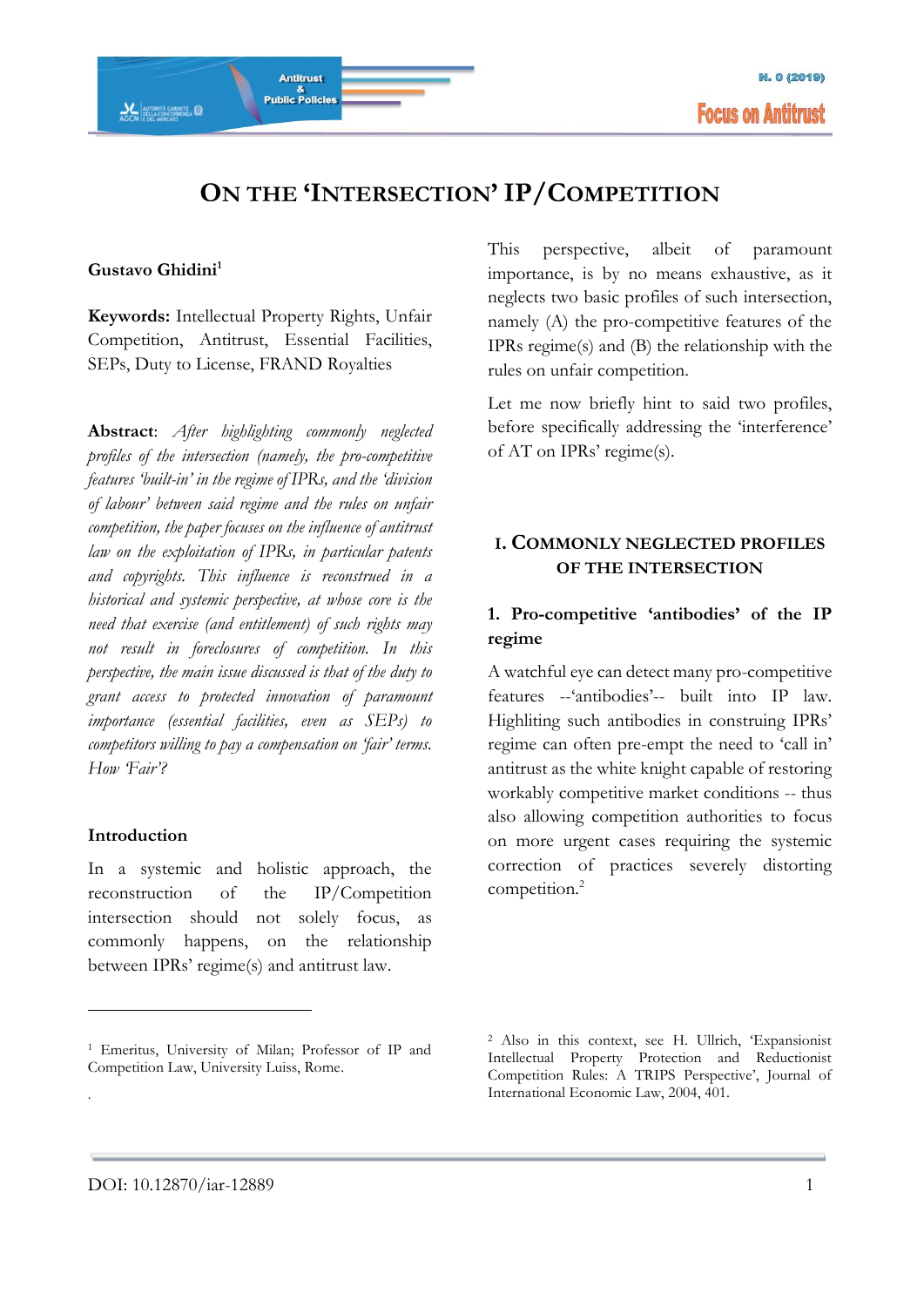May I briefly recall, for each IP basic paradigm, just one example of said pro-competitive 'antibodies'.

#### *Patents*

Keeping a tight hold on the helm of a selective, 'exacting' notion of 'non-obviousness' can significantly contribute to preventing the issuance (by Patent Offices) and the validation (by Courts) of poor quality ('questionable') patents, original or derivative, whose proliferation is – and is increasingly criticized (also) as – an element of distortion of competitive innovation dynamics.<sup>3</sup>

# *Copyright*

<u>.</u>

Adopting a concept of 'derivative work' (whose exploitation is subject to the consent hence the payment of fees, to the holder of the economic rights to the original work) strictly focused on the *continuity of expressive imprint* (a focus systemically coherent with the idea/expression

dichotomy) allows to deny said subjection, whenever such continuity is absent, as in parody and 'transformative' artistic works: to be ruled as sheer manifestations of 'freedom of expression' -- *not* 'exceptions', may I emphasize, as such subject to the (in)famous three-step test of art. 5.5 of the InfoSoc Directive 29/2001. Now, since the economic rights are ultimately vested in producers and/or distributors, the competitive relevance of such interpretative approach is all too evident as is, anyway, its consistency with the objective, of constitutional rank, of fostering and disseminating new cultural works.

### *Trademarks*

Limiting the protection of well-known trademarks in sectors 'not similar' to that of registration, to hypotheses in which a 'prudent and circumspect' consumer<sup>4</sup> may reasonably perceive the existence of a *business connection* (see art.16.3 TRIPs) between the firms of the owner and that of the third party who adopts a similar sign, is tantamount to preventing a

<sup>3</sup> See R. Hilty, 'The Role of Patent Quality in Europe', in J. Drexl, R. M. Hilty, L. Boy, C. Godt and B. Remiche (eds), Technology and Competition: Contributions in Honour of Hans Ullrich, Larcier, 2009, 91; G. Colangelo, 'Mercato e cooperazione tecnologica: i contratti di patent pooling', Quaderni di AIDA, No. 18, Giuffrè, 2008, 48. A similar position has been taken in the US, inter alia, by R. P. Merges, 'Uncertainty and the Standard of Patentability', 7 Berkeley Technology Law Journal, 1992, 1; and H. J. Hovenkamp, 'Institutional Advantage in Competition and Innovation Policy' (September 12, 2013), U Iowa Legal Studies Research Paper No. 13–43, available at SSRN: https://ssrn.com/abstract=2307141 http://dx.doi.org/10.2139/ssrn.2307141. The 'inflation' of poor quality patents as a factor of stifling innovation was pointedly denounced by the previously quoted decision of US Supreme Court in KRS (2007): see Chapter 2, § 17. It is also criticized in some professional circles as

reducing the overall effectiveness of patent protection and consequently increasing diseconomies: in the business management of immaterial assets: see, inter alia, C. P. Opperman, 'The Elephant in the Room', IAM – Intellectual Asset Management Magazine, 2009, 53.

<sup>4</sup>The yardstick of consumer awareness and information is to be accommodated to the 'information era', characterized by widespread sources of information. This approach, as embodied in Directive 29/2005 on Unfair Commercial Practices, Recital 18, has been upheld by CJEU, Verlados (C-75/15), which, confirming previous decisions (recalled in at n. 25), defines European consumers as 'reasonably well informed and reasonably observant and circumspect'.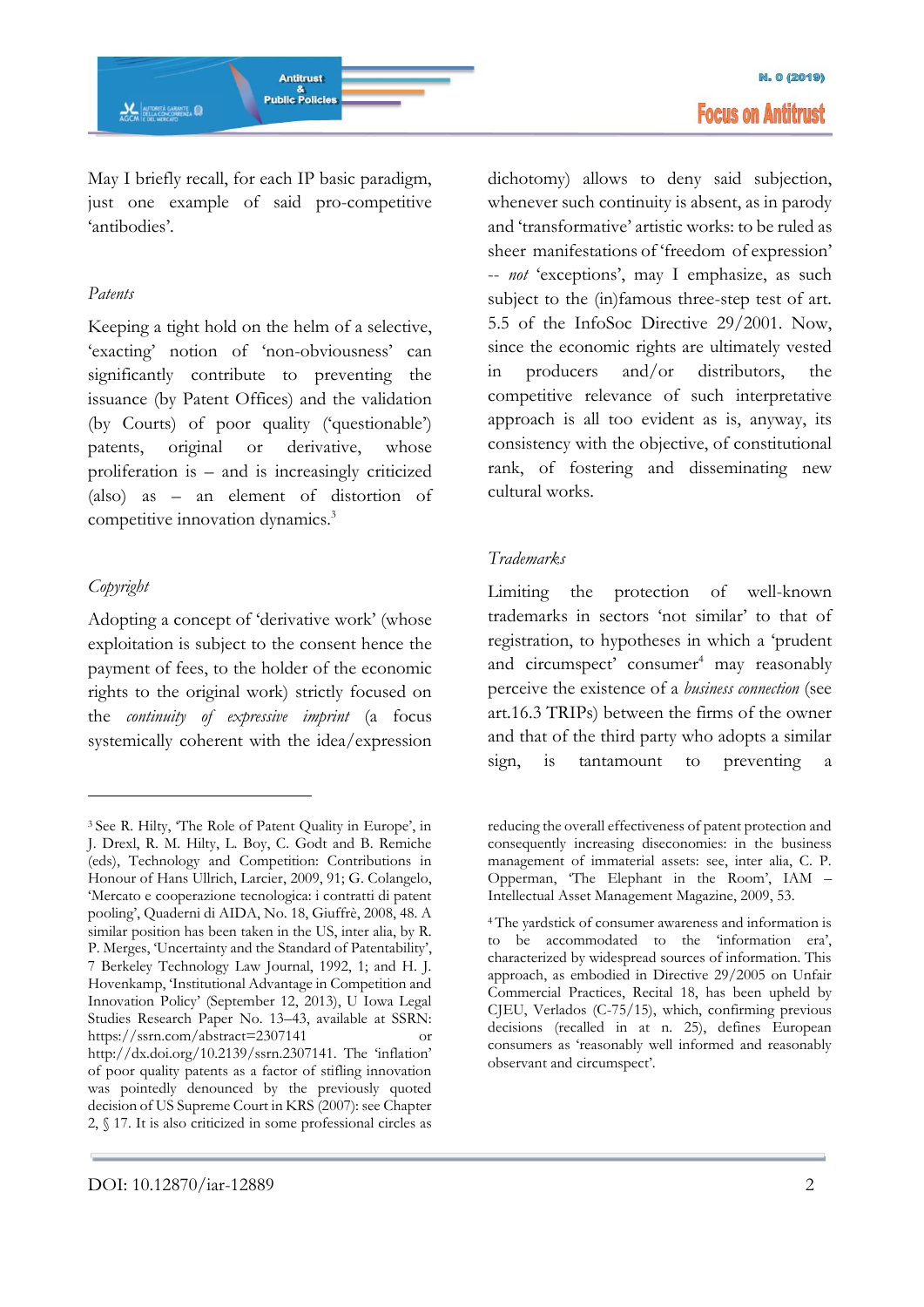

disproportionate (and temporally indefinite) leverage of the trademark owner's exclusionary power in unrelated markets.

# **2. Interplay with the rules on unfair competition**

The rules on unfair competition, the other branch of the overall regulation of competition, are set, at international level, by the old rule of Arts 10-bis and 10-ter Paris Union Convention (PUC), as introduced in the 1925 Hague Revision Conference. Art 10-bis is explicitly recalled by TRIPs, Art. 39.1. No other regulation of international scope has since then been enacted, notwithstanding several proposals therefor (even by WIPO)<sup>5</sup>. As known, Art 10bis CUP defines 'fairness' as compliance with the 'honest usages' of industry and trade: a vague, general criterion that Blaise Pascal would have labelled one of those 'principes bons à tout faire, d'ou l' on peut tout déduire'. Which indeed happened in jurisprudential and doctrinal elaborations, ranging from over-protectionist (as in France and Italy, where, e.g. 'unfairness' was often used to bypass the expiry of registered models and designs) to robustly pro-competitive approaches (as in UK, where, e.g., the House of Lord in 1986 famously denied 'shape marks' protection to the Coca Cola bottle).

The acts of unfair competition often overlap with antitrust violations, as, for example, in the case of boycotts (Eleanor Fox referred to 'unfair methods of competition' under section 5 of the Federal Trade Commission [FTC] Act as

'incipient Sherman Act violations')<sup>6</sup>. Nonetheless they require distinct consideration. As traditional doctrine goes, antitrust focuses on risks for *competition as such*, protecting an actual (not merely potential, in my opinion) pluralistic market structure, capable of preserving, also in the long term, effective even though limited (in this sense 'workable') choice alternatives to competitors and consumers. The rules on unfair competition focus on the risks for *competitors*, i.e. looking at the actual and (here, yes) also potential threats and damages to their individual positions in conflict with their rivals.

This basic distinction also influences the way each of the disciplines interplays with IPRs. Let us take an example concerning patent ownership. Antitrust will curb discriminatory and/or vexatious exercises of patent power *only* if they affect the relevant market as such. If the effect is more restricted (i.e. solely to the prejudice of individual competitors) only the rules on unfair competition will possibly be enforced (vs. the *same* type of behaviour). In their turn, these rules *add* the protection against confusing imitation ('passing off') of the distinctive 'dress' of the patented products to that against patent infringement, i.e. the imitation of the technological core of the same products. On the other hand, these rules also limit the specific protection against passing off to the *non-functional features* of the patented product: thus avoiding surreptitiously extending the scope of the patentee's exclusive power.

<sup>5</sup> WIPO, *Model Provisions on Protection Against Unfair Protection*, WTO Publication 832 (E) ISBN 92-805-0642-0.

<sup>6</sup> See E. M. Fox, *Chairman Miller*, 'The Federal Trade Commission, Economics and *Rashomon*', *Law and Contemporary Problems*, 1987, 33, at 41.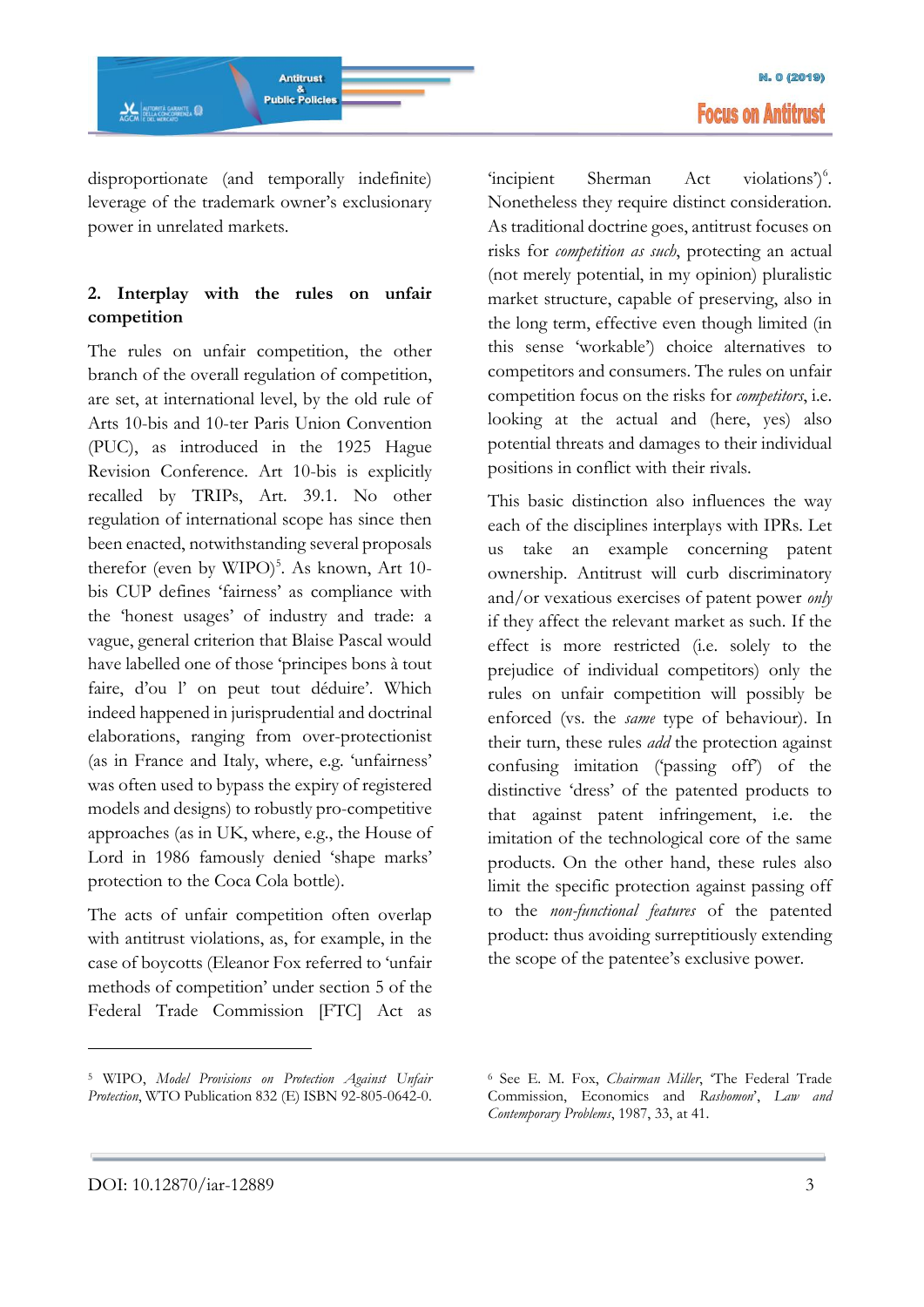

### **II.IP AND ANTITRUST**

# **3. The Fundamental Postulate for Antitrust 'Marching In': IPRs as Factors of Market Dominance**

Prior to the reconstruction of the specific basic forms of the AT/IP interplay one should identify the conditions whereby an IPR entitlement can determine or strengthen a position of 'market dominance'/ market power.

This identification must be articulated for each IPR paradigm given the deep reciprocal differences of regimes – *and* the impact on the various interests at stake. Let us proceed to a brief overview thereupon.

#### *Patents*

-

It is practically undisputed, by courts and scholars, that the ownership of a patent cannot *per se* be linked – not even presumptively<sup>7</sup> – to a 'market power' relevant to antitrust law. In the words of Richard Posner,<sup>8</sup> 'if there are closed substitutes for the patented product, the patent "monopoly" is not a monopoly in a sense relevant to antitrust law'.<sup>9</sup>

Thus, the assessment of a position of 'dominance' in connection with the ownership of a patent is limited to hypotheses in which the concerned technical solution is 'indispensable', more precisely 'not workably substitutable' (the key concept for assessing effective competition) to operate in a given market.<sup>10</sup> This, in short, is the starting point of the theory of 'essential facilities' as applied to intellectual property (see § 6, below). The doctrine, hence the 'interference' on the exercise of IPRs, has historically expanded its reach from ('indispensable') shapes of mechanical products, like cars' spare parts, $^{11}$  to patents on genic sequences – which, being unreplicable, are 'unique works'<sup>12</sup> – up to the recent emphasis on

<sup>7</sup> See US Supreme Court, *Illinois Tool Works Inc v. Independent Ink Inc*., 126 S.Ct 1281 (2006). See also US Department of Justice and Federal Trade Commission, Antitrust Guidelines for the Licensing of Intellectual Property, 6 April 1995. In a comparative perspective, see E. Arezzo, 'Intellectual Property Rights at the Crossroad Between Monopolization and Abuse of Dominant Position: American and European Approaches Compared', *The John Marshall Journal of Computer & Information Law*, 2006, 455, at 490–491.

<sup>8</sup> As recalled by Daryl Lim in his monograph on patent misuses (*Patent Misuse and Antitrust Law*, Edward Elgar, 2013, 3, fn 11). Judge Richard Posner claimed that the misuse of patent is relevant only from the viewpoint of antitrust law (see *USM Corp. v. SPS Technology Inc.*, 694, F.2d 505 (7th Circuit, 1982): 'If misuse claims are not tested by conventional antitrust principles, by what principles shall they be tested?'. This position is substantially approved by authoritative academic literature, which, after having noted that 'patent misuse is not only about "monopolistic abuse", but also serves as an internal constraint on efforts to expand the patent

system beyond its bounds', it states that 'these are relatively rare cases... Generally speaking, *patent misuse doctrine is largely coextensive with antitrust doctrine*' (emphasis added): H. Hovenkamp, M. Janis, and M. Lemley, *IP and Antitrust: An Analysis of Antitrust Principles Applied to Intellectual Property Law* (vol. 1), Aspen Law & Business Publishers, 2002, para. 3.2b, 3–10.

<sup>9</sup> See United States District Court for the Northern District of Illinois, *Asahi Glass Co. v. Pentech Pharmaceuticals*  Ltd., 289 F. Supp. 2d 986 (2003).

<sup>10</sup> See below, fn 40, for the (fading) distinction between downstream and upstream markets in the application of the EF doctrine.

<sup>11</sup> See ECJ, 5 October 1988, *AB Volvo v. Erik Veng*, case C-238/1987, in ECR 1988, 6211.

<sup>12</sup> R. C. Dreyfuss, 'Unique Works/Unique Challenges at the Intellectual Property/Competition Law Interface', in C. D. Ehlermann and I. Atanasiu (eds), *European Comp.*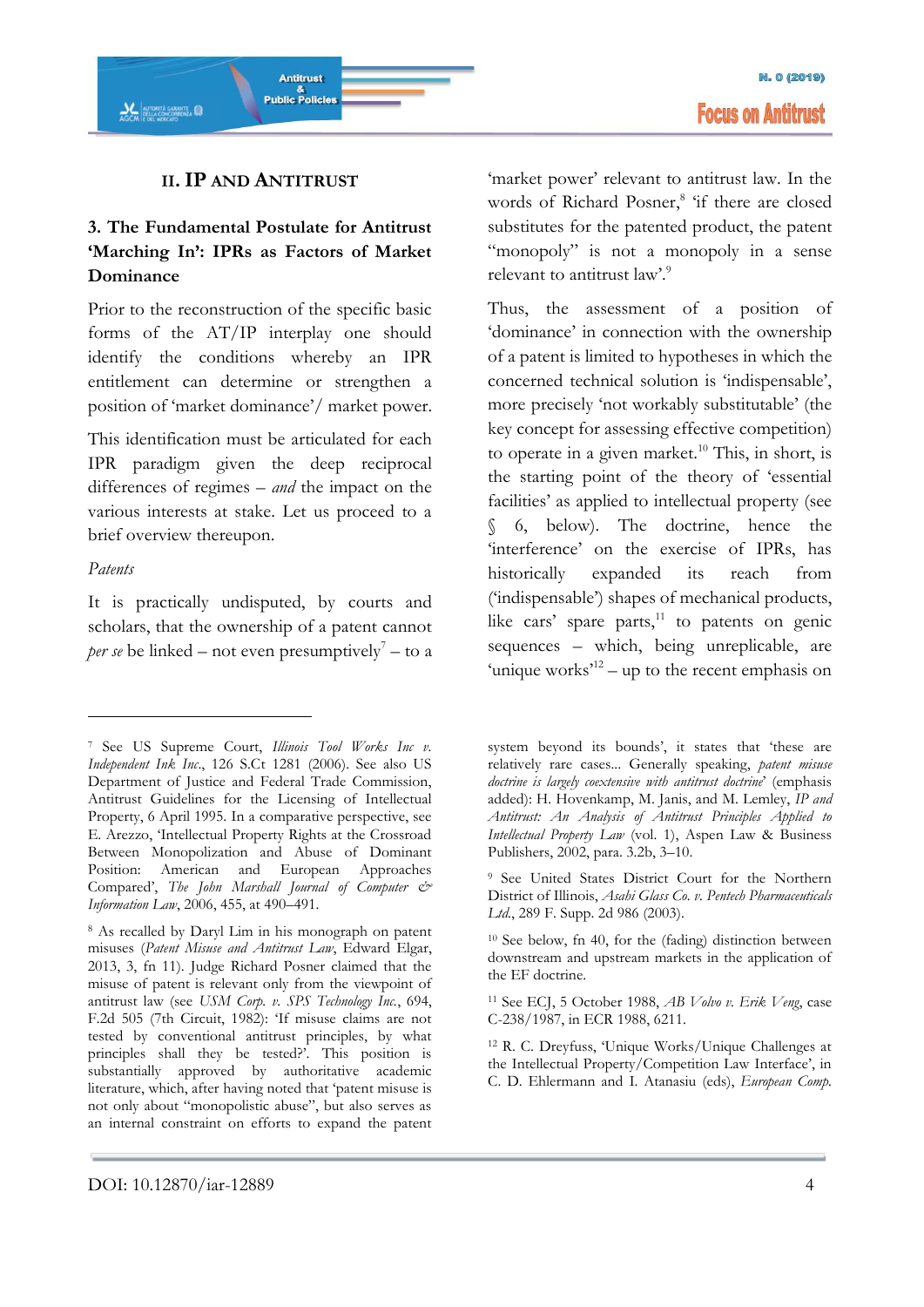ICT standards (*de jure* or *de facto*) <sup>13</sup> and Standard Essential Patents (SEPs), i.e. patents on essential parts of a standard technology (below, § 6 ff.).

# *Copyright*

<u>.</u>

Copyright's classical model, where only 'expressions not ideas' are protected, *and* the protection covers inventions of an intellectual/aesthetic fruition ('œuvres littéraires et artistiques'), does not pose significant 'monopolistic' risks relevant to competition law: this, because of the practically unlimited 'substitutability' – in contrast to utilitarian creations – of non-functional 'expressions'.

A quite different scenario arises when copyright, trespassing on the classical 'division of labour' with patents, expands to cover such technological products as computer programs, whose text – fictitiously assimilated to a literary work – represents in truth 'expressed ideas not expressions'<sup>14</sup> and where the 'form' is always driven by functional objectives. Here and only here should one allow for antitrust interference under the same postulate of technological 'dominance' as I have referred to above as concerns patents.

This is even more justified because copyright protection: (a) is unselective on the merits and thus can cover even very 'modest' innovations; (b) does not provide, unlike patent law (art. 31(l) TRIPs and ensuing national laws), any obligation of the copyright holder to grant a licence to the authors of derivative works, even if the latter might be of the highest cultural importance – think of the translation of poems by a Nobel prize winner made by another Nobel laureate; and (c) in its 'special' application to software, even the mere development – the 'creation' itself – of improved programs (as distinguished from the commercial exploitation thereof), is subject to the authorization of the copyright holder on the original program, such creation not being included in the list of the activities freely allowed to the legitimate user (Art. 5 Directive 24/09/CE).

# *Trademarks*

The intersection between antitrust and IP also affects trademark rights: the IPRs which at first sight it seems illogical to associate with the prospect of *sharing* by third parties<sup>15</sup>. In principle, indeed, the efficient performance of the

*Law Annual, 2005 – The Interaction between Competition Law and Intellectual Property Law*, Hart Publishing, 2007, 119.

<sup>13</sup> In technological sectors, where compatibility and interoperability of a product with other components and systems are essential, a ('*de jure*') standard is a set of technological or quality requirements typically developed within a standard setting organization (SSO) and aimed at ensuring such compatibility between products of different manufacturers. For a legislative definition of standard see art. 2, para. 1, n. 1) of Regulation (EU) No. 1025/2012 of European Parliament and of the Council, *on European standardization*, of 25 October 2012, in O.J. 14 November 2012, L-316, p. 12. For an analysis of different types of

standards see M. Dolmans, 'Standards for Standards', *Fordham International Law Journal*, 2002, 163. As concerns *de facto* standards, see below, § 6 ff.

<sup>14</sup> See *Data Cash System v. JS & A*, District Court, N.D. Illinois E. Division, 26 Sept 1979, in 203 USPQ (1979), 735 *et seq*.

<sup>15</sup> Obviously, this profile does not concern (registered) geographical indications (GIs), which do not reflect origin by a particular firm but characteristics that are associated with a certain territory and related traditional knowledge. They can therefore legitimately be used by a number of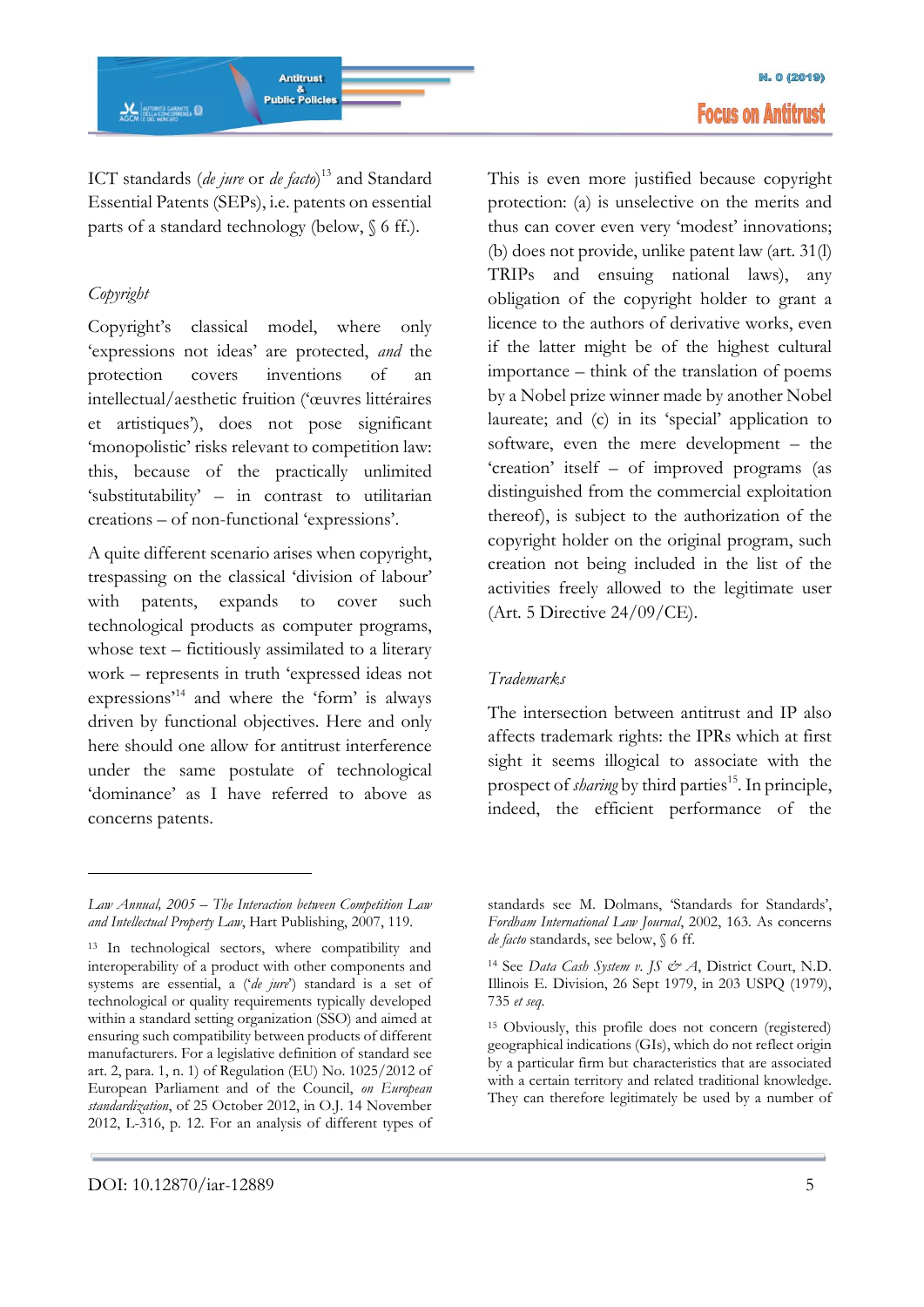distinctive function requires 'uniqueness': thus, the very idea of imposing shared use of a trademark seems to amount to accepting, indeed encouraging, 'confusion'.<sup>16</sup> However, this argument – while neglecting the fact that the European law and 'harmonized' national regimes allow *coexistence agreements* between the holder and third parties – fails to address an antitrust profile that does not necessarily imply 'sharing' as a remedy to an anti-competitive situation. I refer to renowned trademarks' *power of attraction* beyond their distinguishing function): a power potentially entailing strong *lock-in* effects for consumers – both in the sector(s) of registration and in 'not similar' sectors – thus possibly translating into a factor of market dominance.

**Antitrust Public Policies** 

**AL AUTORITÀ GARANTE** 

Now, when this occurs – typically, to reiterate, in case of highly renowned trademarks – the trademark owner's exclusionary power can well be subject to antitrust scrutiny.<sup>17</sup> In a number of cases, decided by the European Commission and national antitrust authorities, an 'antitrust storm', to quote Francesco Denozza, undermined the excluding power of the registered trademark. Thus, for example,

mergers consolidating famous trademarks in a single ownership lead to a situation of market power which the competition authorities may decide to reduce by ordering the grant of licences to third parties. Or an abuse of dominant position can be found under article 102(a) TFEU (formerly, article 82(a) of the EC Treaty) in relation with an anti-competitive implementation of a trademark licensing scheme, with the consequent imposition of a duty to license the trademark free of charge<sup>18</sup> or even (not the 'sharing' with licensees, but) the straight transfer of the sign to third parties.<sup>19</sup>

Finally, one should not neglect the *synergies*  between the trademark's appeal and the exploitation of other IPRs, patents in particular. Take, for example, the case of a patented product, marketed under a certain trademark, whose commercial success and appeal has been enhanced by its exclusive presence on the market for 20 years. The appeal acquired by such a trademark can *de facto prolong* (save, of course, an intervening 'vulgarization' of the sign) *the 'monopolistic' effect of the patent regime*, hence possibly the owner's dominant position beyond the patent's expiry. Such legal expiry, indeed,

qualified producers – each of these then *adding* its own individual trademark.

<sup>&</sup>lt;sup>16</sup> The 'reductionist' (hence) pro-competitive approach I privilege as concerns IPRs should be a fortiori applied to the protection of trade secrets. This because they are not (and should never be) protected as 'properties', but just under the rules on unfair competition (see also Recitals 16,6,9 of EU Directive 943/2016).

<sup>17</sup> Of particular interest (even as a possible evocation of the famous FTC's stance in *Kelloggs* case, for which see: 'Oligopoly and the FTC: The Best for You Each Morning', 67 *Northwestern U. L. Rev.,* 1972, 602) is the approach assumed by the Italian Competition Authority (AGCM) in *Pepsico Food and Beverages International v. IBG Sud* 

*v. Coca-Cola Italia*, decision no. 7804 A224 (1999). The same rationale would also hold true to authorize an agreement between holders of renowned trademarks, provided that licences in relation thereto were given to third parties.

<sup>18</sup> EU Commission, 20 April 2001, L-166, p. 1, confirmed by the (then) Tribunal of First Instance, 24 May 2007, *Der Gruene Punkt – Duales System Deutschland GmbH v. Commission*, Case T-151/01 R.

<sup>19</sup> See quoted EU Commission, 96/435/EC, case No. IV/M.623, *Kimberly*-*Clark*/*Scott*, in OJ 23 July 1996, L-183, p. 1.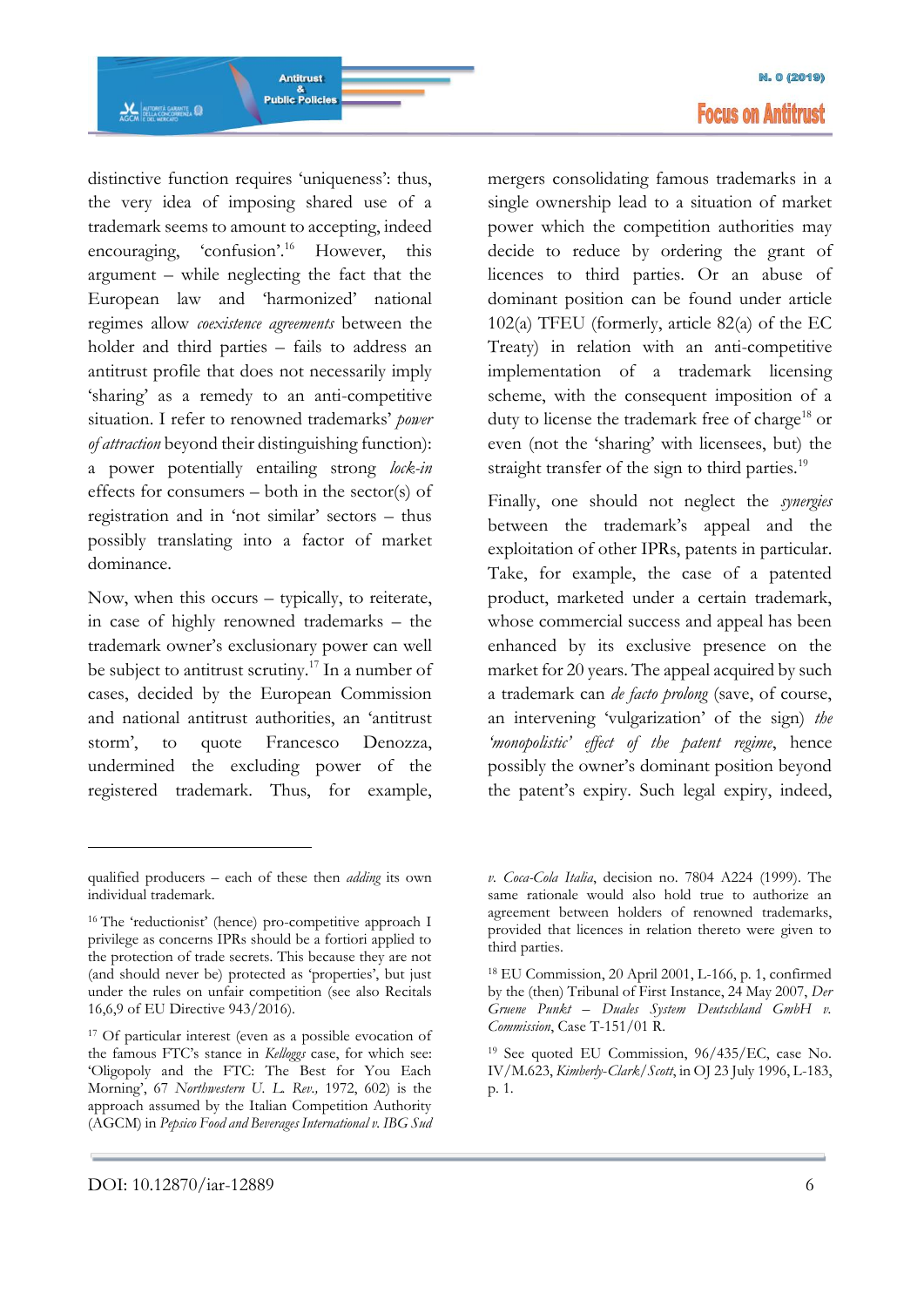may well allow that consumers, 'fidelized' to the trademark which has accompanied the product for 20 years, remain *locked in* even for a long time thereafter. Just think of the case of 'Aspirin'. This hypothesis, rooted in everyday experience, should be taken into particular consideration in judging the market position and behaviour of holders of soon-to-expire pharmaceutical patents vis-à-vis prospective new entrants, the producers of 'generics'.

### **4. The Antitrust 'Interference': An Evolution in Three Stages**

Since the enactment of the Treaty of Rome, the evolutionary path of the AT/IP intersection has been characterized by the progressive confluence of three basic stages, each reflecting a distinct legal stage.

In synthesis, European competition rules have 'interfered':

- (i) on anti-competitive contractual exercises of holders' power of 'disposition' of IPRs;
- (ii) on IPRs holders' statutory power to exclude unauthorized third parties;
- (iii) on the (modes of the) acquisition of the IPR entitlement itself.

Let us briefly review each of these stages, as outlined by several well-known decisions by the Commission and the European and national Courts.

### **5. Stage one: checking IPRs' exercise of the holders' power of disposition**

It has long been accepted that, upon the occurrence of certain conditions, the *exercise* of the holders' right of disposition (*Verfuegungsrecht*) of his/her IPRs can run counter to the collective interest in the existence of a workably competitive market structure, hence requesting antitrust's 'correction' (in various forms, as known and will be discussed henceforth). $20$ Article 36 of the TFEU (ex 30 Treaty) justifies restrictions on the free movement of goods in order to protect national IPRs, as long as they do not constitute a means of arbitrary discrimination or a disguised restriction on intra-Community trade. In systemic terms, this represents an *economic public order limitation* of aforesaid IPRs, and hence cannot be validly passed over by private agreements.

While few cases concerned unilateral 'abusive' conducts (such as the imposition of discriminatory conditions or excessive prices), $^{21}$ 

<sup>20</sup> The capability of competition law to interfere with the *exercise* of IPRs has been acknowledged since the *Centrafarm* decision of the European Court of Justice, in which the Court stated that: '… whilst the Treaty does not affect the existence of rights recognized by the legislation of a Member State in matters of industrial and commercial property, yet the exercise of these rights may nevertheless, depending on the circumstances, be affected by the prohibitions of the Treaty'. See ECJ, 31 October 1974, *Centrafarm BV v. Winthrop BV*, case C-16/1974, in ECR 1974, 1183. For an analysis of the dichotomy existence/exercise of IPRs in the light of competition law

see J. Kallaugher, 'Existence, Exercise and Exceptional Circumstances: The Limited Scope for a More Economic Approach to IP Issues under Article 102 TFEU', in S. Anderman and A. Ezrachi (eds), *Intellectual Property and Competition Law*, Oxford University Press, 2011, 113, pp. 119 ff.

<sup>21</sup> See ECJ, 29 February 1968, *Parke Davis and Co. v. Probel, Reese, Beintema-Interphaem and Centrafarm,* case C-24/1967, in ECR 1968, 55, in which the Court held that 'a higher sale price for the patented product as compared with that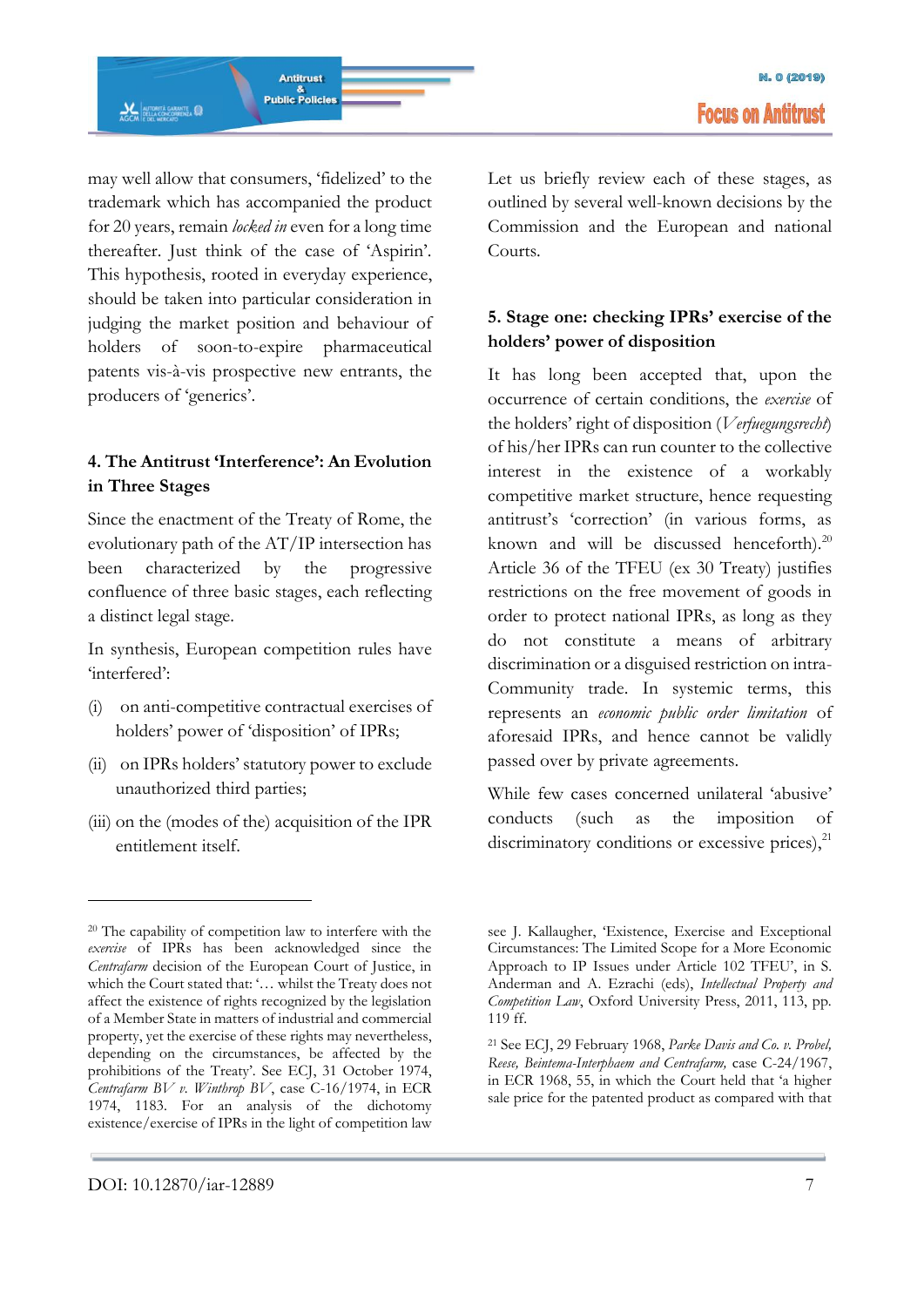the attention of the EU Commission and Court of Justice mainly focused on the contractual relationship between IPR holders and third 'partners' in the production and/or distribution chain, such as dealers and licensees or jointventurers. Such relationships, as an expression of the exercise of freedom of contract (as a profile of freedom of enterprise) specifically concerning the dispositive power of IPRs holders, are chiefly based on licence agreements (in their various forms and combinations, including cross-licenses). Of course, they can be, and normally are, established for quite legitimate purposes, for example, to expand and articulate the rightholder's own industrial and/or commercial and/or R&D capacity, and thus support the firm's trend to decentralize its organization (through a network of exclusive or non-exclusive sub-producers and dealers); or to establish partnerships or other forms of cooperation – even with competitors ('coopetition') aimed at pooling the respective technologies; or to acquire joint ownership over the future results of each party's R&D activities. And so on.

Thus, the European Commission and the Court targeted the dark side of the contractual disposition of IPRs, i.e. possible forms of *market partitioning* hindering the free movement of goods, and hence, ultimately, the harmonization

<u>.</u>

of the several national markets into a single European market.

To this category of anti-competitive acts of disposition of IPRs can be ascribed, on the basis of a common rationale for prohibition and enforcement, the (technologically supported) practices of 'geo-blocking', aimed at limiting access to digital works on the basis of customers' nationality/residence or place of establishment. These practices were recently targeted by the Commission, in its Proposal for a Parliament and Council Regulation, as of 25.5.2016 (COM(2016) 289 final – 2016/0152 (COD)), and the launch of a sector inquiry into e-commerce on 6 May 2015. The Commission published its initial findings in relation to geoblocking practices on 18 March 2016 (SWD(2016) 70 final), and the final report is scheduled for the first quarter of 2017. (Possibly, in doing this, the Commission was also motivated by the apparent contradiction of geoblocking practices with the 'multi-territorial' licensing strategy of online musical works pursued by the Directive 2014/26/EU).

This approach, and rationale, embodied in such early seminal decisions as *Grundig Consten*,<sup>22</sup> led, first and foremost, to the endorsement of the principle of 'exhaustion' at the first stage of distribution, of the IPRs' power of control on distribution – a principle that, allowing parallel

of an unpatented product coming from another member State does not necessarily constitute an abuse'; ECJ, 8 June 1971, *Deutsche Grammophon GmbH v. Metro-SB-Grossmaerkte GmbH and Co.*, case C-78/1970, in ECR 1971, 487.

<sup>22</sup> ECJ, 13 July 1966, *Établissements Consten Sàrl and Grunding-Verkaufs GmbH v. Commission*, joined cases C-56 and 58/1964, in ECR 1966, 299. See also Commission Decision, 10 January 1979, *Vaessen/Moris,* case IV/C-

<sup>29.290,</sup> in OJ 26 January 1979, L-19, p. 32; ECJ, 8 June 1982, *L.C. Nungesser KG and Kurt Eisele v. Commission*, case C-258/1978, in ECR 1978, 2015; CFI, 10 July 1990, *Tetra Pak Rausing SA v. Commission*, case T-51/1989, in ECR 1990, II-309; Commission Decision, 23 March 1990, *Moosehead/Whitbread*, case IV/32.736, in OJ 20 April 1990, L-100, p. 32.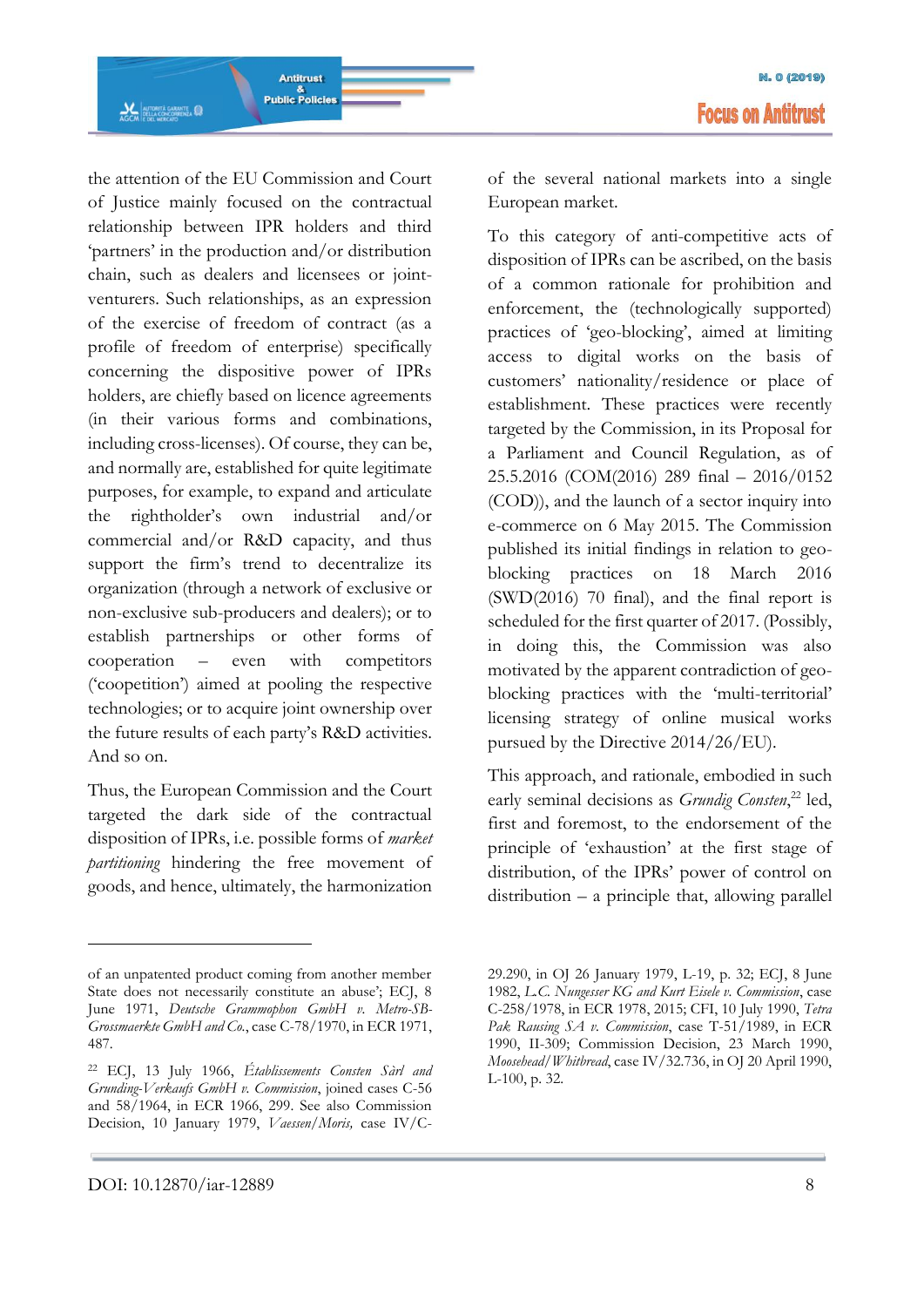imports, aimed at preempting the attempts to *isolate* national markets, and encouraging intrabrand (price and non-price) competition.<sup>23</sup>

The result was the development, through case law and regulations, of a rather 'suspicious' system of pro-competitive limits on the bargaining powers of IPR holders. The strictness of said limits came to be criticized as allegedly failing to take account of the need to both remunerate and protect the investments of independent licensees against free riders (thus providing suitable incentives to undertake new production and/or open up new markets). And failing, also, to reckon with the *intrinsically procompetitive nature* of the transfer/diffusion of important technological know-how to independent partners. Experience confirms that today's licensee can often be tomorrow's competitor.

Moreover, that severe orientation was also criticized for downplaying the frequent – nay: typical – innovation-enhancing effect deriving from the continuous two-way exchange of technological and manufacturing know-how

during the contractual relationship between licensor and licensees.<sup>24</sup>

This original severe approach eventually evolved (possibly under the expanded influence of the Chicago School of economic analysis) from a different view of the various contractual practices and their competition-related effects, including the dynamics of innovation. Thus it came to be acknowledged that what at one time appeared to be solely a tool to impose and/or expand market dominion might well represent a useful expression of cooperation that could increase efficiency, act as an incentive and actually propagate innovation.

This more flexible and pragmatic approach, which seemingly privileged the *rule of reason*, was supported and keeps being supported by a regulatory framework, presently mainly based on Technology Transfer Block Exemption Regulation (TTBER) No. 316/2014, concerning the licensing of technologies protected by IPRs or industrial secrets.<sup>25</sup> In particular, this regulation confirms a pronounced support to forms of cooperation between competitors

<sup>23</sup> For an in-depth analysis on the application of the principle of exhaustion within European competition law see G. Westkamp, 'Intellectual Property, Competition Rules and the Emerging Internal Market: Some Thoughts on the European Exhaustion Doctrine', *Marq. Intell. Prop. L. Rev.*, 2007, 291.

<sup>24</sup> It is also open to doubt whether such a strict '*per se*' approach paradoxically translated into a *pro-oligopolistic* line*.*  This, in the sense that greater severity with IPR owners' and licensees' agreements would mainly affect *independent*  licensees, and therefore the networks of collaborative transfer of technologies typically affordable by small and medium-sized enterprises (SMEs). The latter would thus be objectively discriminated against in favour of internationally integrated manufacturing and commercial groups (often controlled from across the Atlantic), that is, the *most concentrated* structures, reflecting and at the same time contributing to more restricted intra-brand

competition, whose *internal* contractual practices were far more widely sheltered from antitrust interference due to the absence of *true competition* within the unitary group. Possibly, however, this 'contradiction' reflected a conscious line of *industrial policy*, namely the one set out in the famous 1970 Industrial Policy Memorandum, in which the Community asserted the need to promote European industrial structures *large enough* to compete with American and Japanese giants.

<sup>25</sup> Commission Regulation (EU) No. 316/2014 of 21 March 2014 *on the application of Article 101(3) of the Treaty on the Functioning of the European Union to categories of technology transfer agreements* (OJ 2014, L-93, p. 17), replacing Commission Regulation (EC) No. 772/2004 of 27 April 2004 *on the application of article 81(3) of the Treaty to categories of technology transfer agreements* (OJ 2004, L-123, p. 11).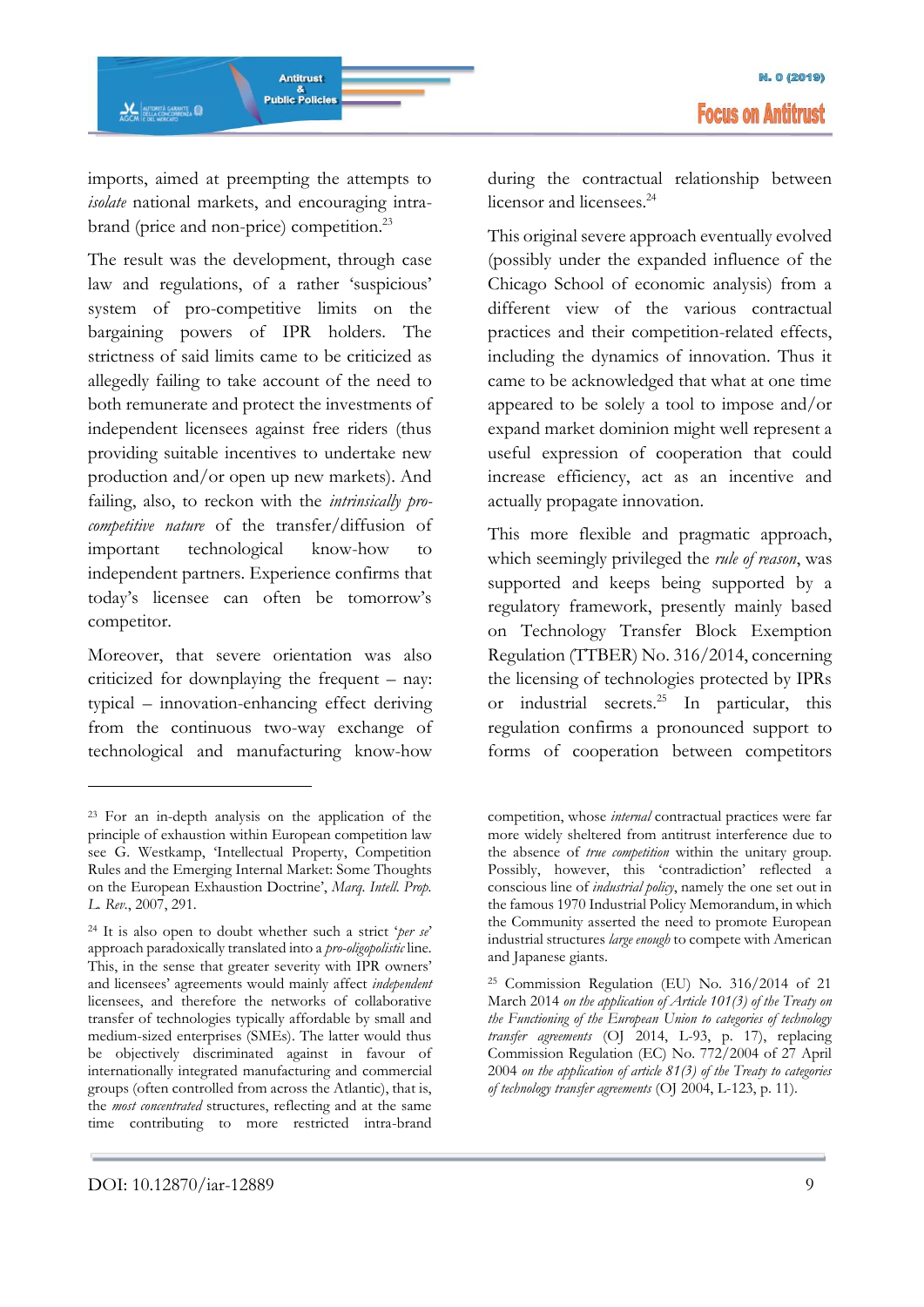('coopetition', again!) aimed at promoting innovative processes through the sharing of technological knowledge possibly covered by IP rights.

Thus, under the aegis of the rule of reason, this *nouvel approche* legitimized the distinction between horizontal agreements (involving interbrand competitors) and vertical agreements (involving non-competitors or, more precisely, *just* intra-brand competitors), the latter being considered – in the wake of Community legislative developments that significantly attenuate the original approach to protecting competition also at distribution level (intrabrand) – potentially less liable to distort competitive balances.<sup>26</sup> Thus, earlier *en bloc* prohibitions, such as those concerning non-

-

compete obligations, have been limited or revoked (even in the case of horizontal agreements), provided that a certain level of market power is not surpassed.

It is worth emphasizing that the new trend particularly encourages *group innovation*, which promotes licensing as a means of sharing technology and hence of furthering the innovation process. In this respect, the Guidelines that accompany the 2014 TTBER<sup>27</sup> favourably evaluate the efficiencies inherent in *technology pools*, which reduce transaction costs that would hinder technological progress, $^{28}$ especially in cases of incremental innovation.<sup>29</sup>

<sup>26</sup> Compare Commission Regulations No. 1217/2010 and No. 1218/2010, on the application of Article 101(3) of the Treaty on the Functioning of European Union to certain categories – respectively – of R&D and specialization agreements, with the different approach of Commission Regulation No. 330/2010, relating to the application of antitrust law to certain categories of vertical agreements.

<sup>27</sup> See Communication from the Commission – *Guidelines on the application of Article 101 of the Treaty on the Functioning of the European Union to technology transfer agreements*, in Official Journal of 28 March 2014, C-89, p. 3, § 245.

<sup>28</sup> In favour of patent pools as a means of constraining transaction costs, see R. P. Merges, 'Institutions for Intellectual Property Transactions: The Case of Patent Pools', in R. Dreyfuss, D. L. Zimmerman, and H. First (eds), *Expanding the Boundaries of Intellectual Property*, Oxford University Press, 2001, p. 123 and R. Santore, M. McKee, and D. Bjornstad, 'Patent Pools as a Solution to Efficient Licensing of Complementary Patents? Some Experimental Evidence', *The Journal of Law and Economics*, 2010, 167.

<sup>29</sup> Economic literature uses the term *incremental* or *cumulative* to address the new nature of innovation in the 20th century, the development of which needs to stand on the shoulders of many giants (to quote S. Scotchmer, 'Standing on the Shoulders of Giants: Cumulative

Research and the Patent Law', *Journal of Economic Perspective*, 1991, 29, whose title plays on Newton's famous expression – actually borrowed from medieval philosopher-monk Bertrand de Chartres). The incremental nature of innovation carries within itself the need for innovators to have access to the fruits of third parties' efforts in order to preserve the creative process. But when proprietary rights come into play – especially in countries like the United States, where patentability tends to extend even to 'research tools' (R. S. Eisenberg, 'Bargaining over the Transfer of Proprietary Research Tools: Is this Market Failing or Emerging?', in R. Dreyfuss, D. L. Zimmerman, and H. First (eds), *Expanding the Boundaries of Intellectual Property*, Oxford University Press, 2001) – inventors need to negotiate several licences to get *feu vert* for their innovation: hence, if transaction costs happen to be too high the very same innovative process could come to a halt. I am referring here to the well-known issue of the 'tragedy of the anticommons' explored by M. A. Heller, 'The Tragedy of the Anticommons: Property in the Transition from Marx to Markets', *Harv. L. Rev.*, 1998, 621. See also T. M. Jorde and D. J. Teece, 'Innovation and Cooperation: Implication for Competition and Antitrust', *Journal of Economic Perspective*, 1990, 75.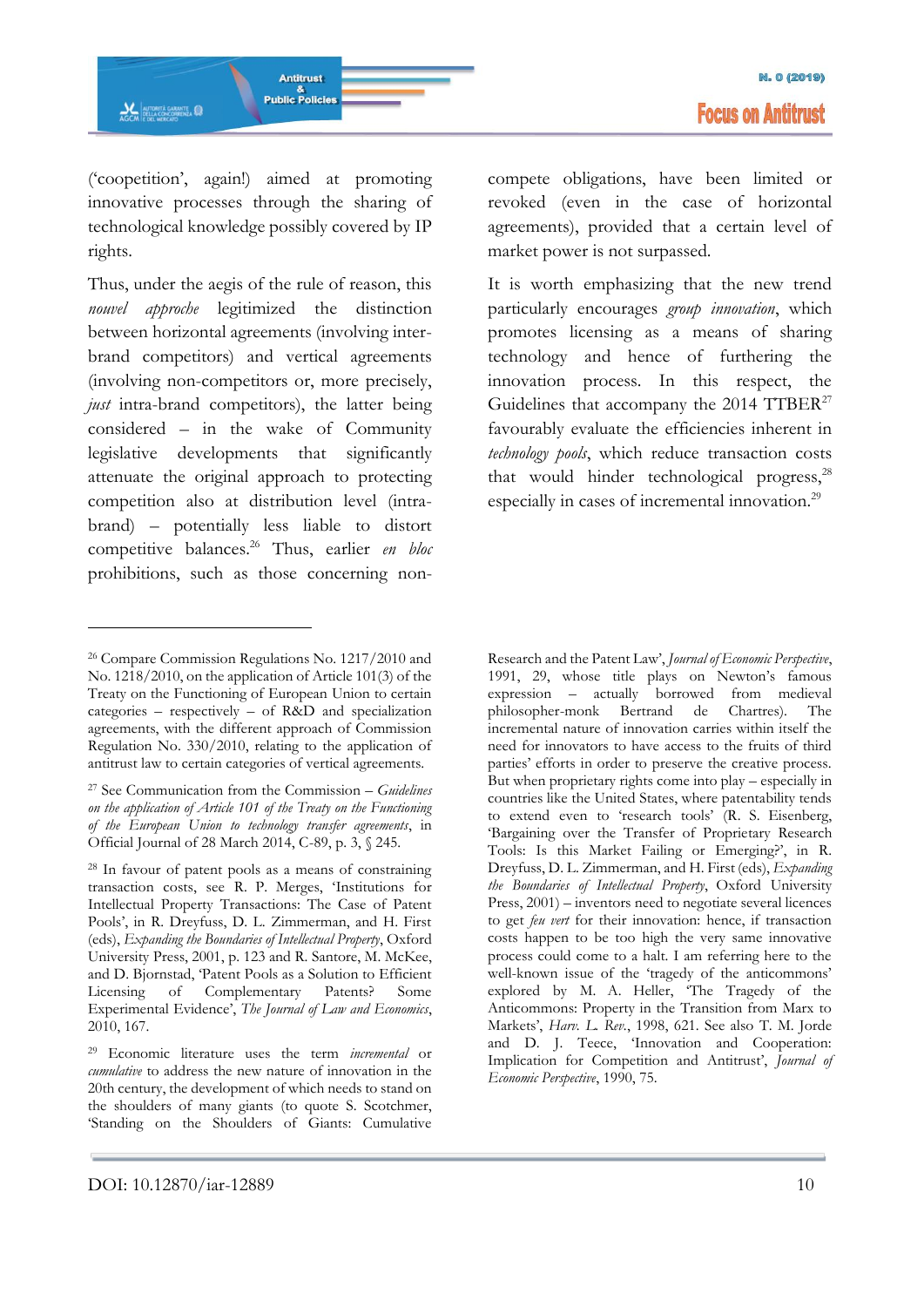This rather lenient approach to pools, which also marked the subsequent  $EU^{30}$  (as well as  $US$ <sup>31</sup> case law, may lead to underestimating the risk – which the Guidelines to the 2014 TTBER recognize<sup>32</sup> – that they represent a means of collusion or might indirectly promote, thanks to the synergy of the partners' technologies, the emergence of a dominant *de facto* standard, strengthened moreover by the patents or copyrights shared (only) by the co-venturers, thereby foreclosing competitors from the markets of reference.<sup>33</sup>

An analogous caveat applies to the benevolent treatment of vertical agreements; to be approved, in principle, but with eyes wide open on the risk of condoning agreements aimed at hindering parallel imports (as in the well-known decision of the Court of First Instance in the *Glaxo* case (T-168/01, 17 September 2006).

<u>.</u>

As evident, the approach just described as 'stage one' did not question IP rights holders simply and straightforwardly excluding unauthorized third parties from accessing the protected innovation/creation. The earlier interpretation kept off limits the very idea of a possible interference of competition law with the 'institutional' (statutory) terms of grant of IPRs as established by national legislation. In substantial equivalence to a traditional US position whereby the IPRs regime contains, and *exhausts*, within itself, the limits of the exclusive powers, this approach theorized the rejection of AT interference on the statutory faculty of exclusion of unauthorized third parties. The underlying assumption was that such interference would conflict with the '*normal* 

<sup>30</sup> Case *MPEG*, COMP/C-38143, in Official Journal C 174/6 of 19 June 2001. See also case *DVD*, Press Release IP/00/1135, 9 October 2000.

<sup>31</sup> US case law conditions the approval of pools on the following conditions: (a) the shared patents must be complementary and 'technically essential' (in the sense of being such as to reduce the 'risk that the patent pool will be used to eliminate rivalry between potential competing technologies'); (b) the licences, granted on a nondiscriminatory basis, must always leave the door open for licensees to develop technologies that compete with those of the pool; (c) access to the pool must be granted to third parties in cases where the participating enterprises jointly hold significant market power, that is, such as to hinder or impede downstream competition. See, e.g., the cases: *MPEG-2* (US Department of Justice, Antitrust Division, Business Letter, 26 June 1997, www.usdoj.gov/atr/public/busreview/1179.htm); *DVD-3* (www.usdoj.gov/atr/public/busreview/2121.htm); *DVD-6* (www.usodj.gov/atr/public/busreview /2485.htm). For a recent in-depth analysis of the US treatment of patent pools see G. Colangelo, 'Il mercato dell'innovazione: brevetti, standards e antitrust', *Quaderni di Giurisprudenza Commerciale*, Giuffrè, 2016.

<sup>32</sup> Note, indeed, that paragraph 180 of the same Guidelines acknowledges that 'a technology pool, for instance, can result in an industry standard, leading to a situation in which there is little competition in terms of the technological format. Once the main players in the market adopt a certain format, network effects may make it very difficult for alternative formats to survive. See also paragraph 246 ('in addition to reducing competition between the parties, technology pools may also, in particular when they support an industry standard or establish a de facto industry standard, result in a reduction of innovation by foreclosing alternative technologies. The existence of the standard and a related technology pool may make it more difficult for new and improved technologies to enter the market').

 $33$  It has been stressed that also – and above all – in group innovation it is essential, for the purposes of guaranteeing a level playing field, that there be 'an early participation in the innovation process and … an early access to enabling information'. H. Ullrich, 'Expansionist Intellectual Property Protection and Reductionist Competition Rules: A Trips Perspective', *Journal of International Economic Law*, 2004, 401.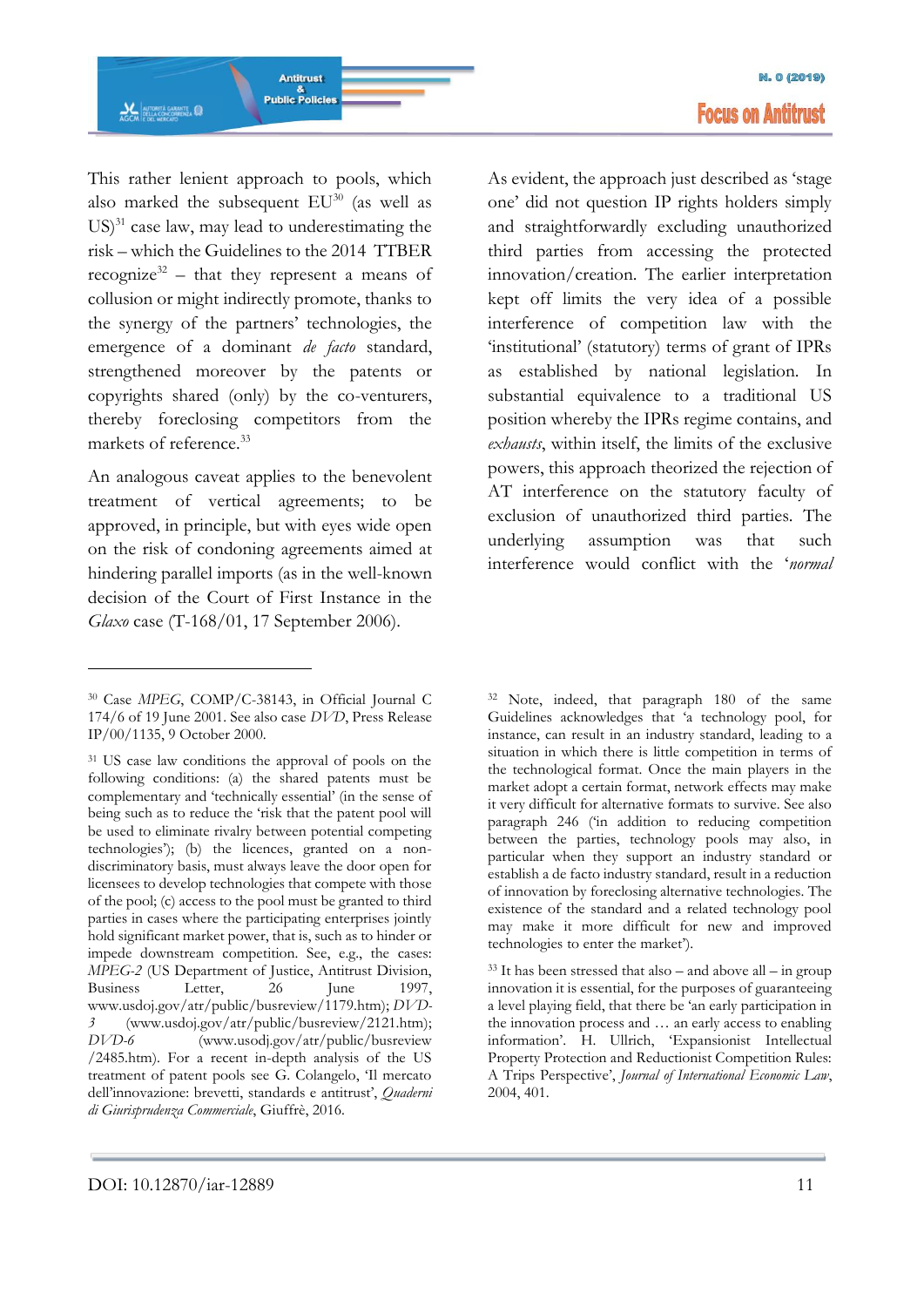*exercise* of IPRs themselves'.<sup>34</sup> And what could be defined as more 'normal', than using IPRs' *statutory* faculty to exclude?!<sup>35</sup>

In sum, this earlier perspective of the 'intersection' did not challenge the sanctuary of IPRs owners' (statutory) power to exclude unauthorized third parties seeking access to the use of the protected innovation/creation.

# **6. Stage Two: Storming the Sanctuary of the Statutory Power to Exclude. The Emergence of the 'Essential Facilities' Doctrine**

Now, it is precisely this sanctuary that the guns of the Battle of Valmy of the evolution of European antitrust aimed at, writing a new history of the relationship between IP and competition law.

The distinction between 'existence' and 'permitted exercise' of IPRs, reaffirmed in *Parke*  *Davis v. Probel* (1968) became blurred – as Professor Steven Anderman highlighted<sup>36</sup> when the former concept was broadened to cover the 'essential function' of IPRs and their 'specific subject matter'.<sup>37</sup>

The focus thus moved onto the question of whether, and to what extent, a right of access (typically in the form of a non-voluntary licence) over innovative creations protected by patents or copyrights can be granted to third parties if the exercise of the excluding powers statutorily associated with IPRs might foreclose such parties from operating as effective competitors on a related downstream market or – more controversially – on the same market as the technology protected by the IPR.<sup>38</sup> This rests upon the economic postulate – necessary albeit not sufficient – that the IPR holder has achieved a 'plus' of foreclosing power greater than that inherent in the ownership of the IPR in a competitive market, $39$  i.e. one characterized by

-

<sup>34</sup> May I emphasize that the limit of the 'normal exercise', is directed to national legislators ('Member States') by article 30 of the TRIPs Agreement; hence this limit cannot be assimilated to the judicial three-step tests of art. 5(5) of the InfoSoc Directive – rather, it evokes art. 9(2) of the Berne Convention. However, art. 30 must be reconciled with art 8(2) TRIPS, so that it can be ruled out that a monopolistic effect may be consistent with a 'normal 'exercise' of the IPR involved.

<sup>35</sup>This, as known, is the traditional US position affirmed and restated since the first Patent Act of 1790: the fundamental right granted to the patentee is that 'to exclude others from making, using, offering for sale, or selling the invention …' (35 U.S.C. §154 (a) (1). A position that 'set the tone' also of European national legislations up to TRIPs (art. 16, 28; see also art. 9 *et seq*., in connection with the Berne Convention).

<sup>36</sup> S. D. Anderman, *EC Competition Law and Intellectual Property Rights: The Regulation of Innovation*, Oxford University Press 2000, p. 12 *et seq*.

<sup>37</sup> According to ECJ, the exercise of an IPR can be defined as 'normal' when it is part of the so-called *specific subject matter* of the IPR itself. In particular, the European Court of Justice defined the 'specific object' of a patent as 'the exclusive right to manufacture or reproduce and to put into circulation for the first time a specific product of the human intellect or industry' (ECJ, 18 October 1974, *Centrafarm and Adriaan de Peijper v. Sterling Drug*, case C-15/1974); with respect to trademarks, the specific object of the right is to guarantee the origin of the goods so as not to deceive consumers on the provenance of the product (ECJ, 23 May 1978, *Hoffmann-La Roche & Co. v. Centrafarm*, case C-102/1977); finally, the specific object of copyright is to ensure the author has the right to represent and reproduce the protected work (ECJ, 17 May 1988, *Warner Brothers, Metronome Video v. Erik Viuff Christiansen*, case C-158/1986).

<sup>38</sup> See below, fn 40.

<sup>39</sup> Some authors have emphasized how widely the patent law notion of 'monopoly' diverges from that of antitrust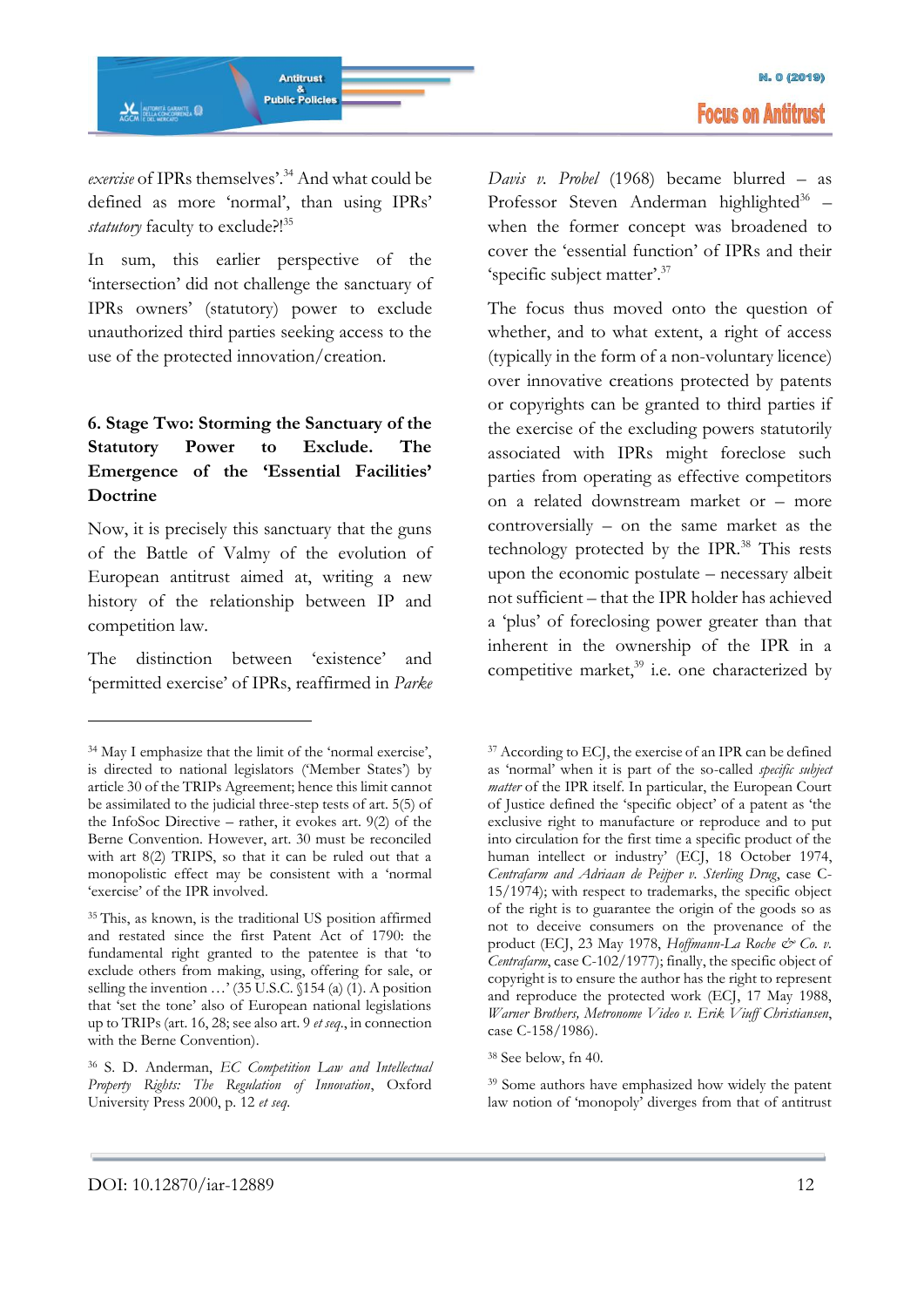

**M. 0 (2019) Focus on Antitrust** 

adequate substitutes of the protected technology.<sup>40</sup> This postulate is based on the condition that the owned technology is 'indispensable', and thus 'essential', in the sense of 'not workably substitutable' for achieving a

-

<sup>40</sup> Reference is made, in particular, to circumstances in which a patent grants its holder a dominant position on the market because, for example, the protected asset has been established as a standard or as an essential component of a standard (i.e., SEP).

<sup>41</sup>As a matter of fact, bearing on the risk of foreclosure of competition, those are *normal* circumstances for legitimizing antitrust to 'march in'. For an accurate analysis of the 'exceptional circumstances' see J. Kallaugher, 'Existence, Exercise, and Exceptional Circumstances: The Limited Scope for a More Economic Approach to IP Issues under Article 102 TFEU', in S. D. Anderman, A. Ezrachi (eds), *Intellectual Property and Competition Law: New Frontiers*, Oxford University Press, 2011, 125 ff. Worthy of discussion, however, is a circumstance/requirement emphasized in several decisions (e.g., *Magill* and *IMS*): the elimination of

certain functional objective whose pursuit must be allowed to potential competitors. Hence it was affirmed that, in certain circumstances (ambiguously defined as 'exceptional') $^{41}$ revolving around that concept of

competition in a downstream market not just in the same horizontal market of the IPR protected technology. In other words, the relevant foreclosure, which 'legitimized' the antitrust interference, is that which concerns the market of a new product/service, different from the one that IPRs directly protect, (but) whose development requires the use of the protected technology. With this condition, that translates into a limit to antitrust marching in, I disagree: why restrict the pro-competitive correction to downstream markets? Antitrust is there to restore workably competitive conditions 'against' all actual or potential market foreclosures – at any level. The EF doctrine's pro-competitive and pro-innovation rationale, due to its constitutional rank, cannot be 'sliced' vis-à-vis particular market segments. Hence, in order to stimulate dynamic competition, when a patented product rises to the status of 'essential' (non-substitutable, non-replicable: typically, 'standards', *de jure* or *de facto* (see here, recently, P. Maume, '*Huawei ./. ZTE*, or How the CJEU Closed the Orange Book', *QMJIP*, 207 at 226), the right holder should be bound to grant a (FRAND) license to any 'willing licensees'. The criticized limitation, as proclaimed by several decisions applying the EF doctrine – sometimes, as in *IMS*, in contradiction with the very facts of the case – neglects to consider that the opening of competition also on the upstream market (i.e., the 'horizontal' market of the essential/standard technology) would stimulate subsequent incremental innovation, on the premise that – to efficiently compete on the market and 'steal' customers from rivals – firms will engage an innovation fight to differentiate the products implementing such technology. Moreover, as experience shows, and as Professors Brian Arthur and Rudolph Peritz have convincingly illustrated, the situation that leads a product (or an information or communication standard) to dominate a market does not always reflect its greater efficiency/quality, but is sometimes due to random circumstances and sometimes to shrewd marketing and advertising operations, or for other reasons which can hardly be associated with the concept of 'innovation competition', i.e. dynamic competition.<sup>41</sup> This factor constitutes a strong additional argument in favour of solutions which, by opening up access to the dominant standards for third parties, would increase the number of

law. In particular, R. Feldman stresses that while antitrust law evokes the image of a patent holder occupying a whole competitive market to prevent competitors from entering the market, patent law merely grants the right to exclude others from using or selling the only patented invention: 'all you get is the right to exclude others from standing in the sphere of the invention – as long as they do not have their own rights to be standing in that sphere as well' (see R. Feldman, 'Ending Patent Exceptionalism and Structuring the Rule of Reason: The Supreme Court Opens the Door for Both', 15 *Minn. J.L. Sci & Tech*, 2014, 61, p. 68). In other words, if there are substitutes of the patented product, there cannot be a monopoly relevant to the antitrust law. In this sense see also G. Sena, 'Note paradossali sulla proprietà intellettuale' [Paradoxic Notes on Intellectual Property], in *Studi di diritto industriale in onore di Adriano Vanzetti*, Giuffrè, 2004, II, 1533, pp. 1534– 1535; E. Arezzo, 'Intellectual Property Rights at the Crossroad between Monopolization and Abuse of Dominant Position: American and European Approaches Compared', *The John Marshall Journal of Computer & Information Law*, 2006, 455, pp. 490–491. See also the authoritative opinion expressed by Judge Posner in the case *Asahi Glass Co. v. Pentech Pharmaceutical Ltd.*, 289 F. Supp. 2d 986 (2003): 'if there are close substitutes of the patented product, the "monopoly" is not a monopoly in a sense relevant to antitrust law'.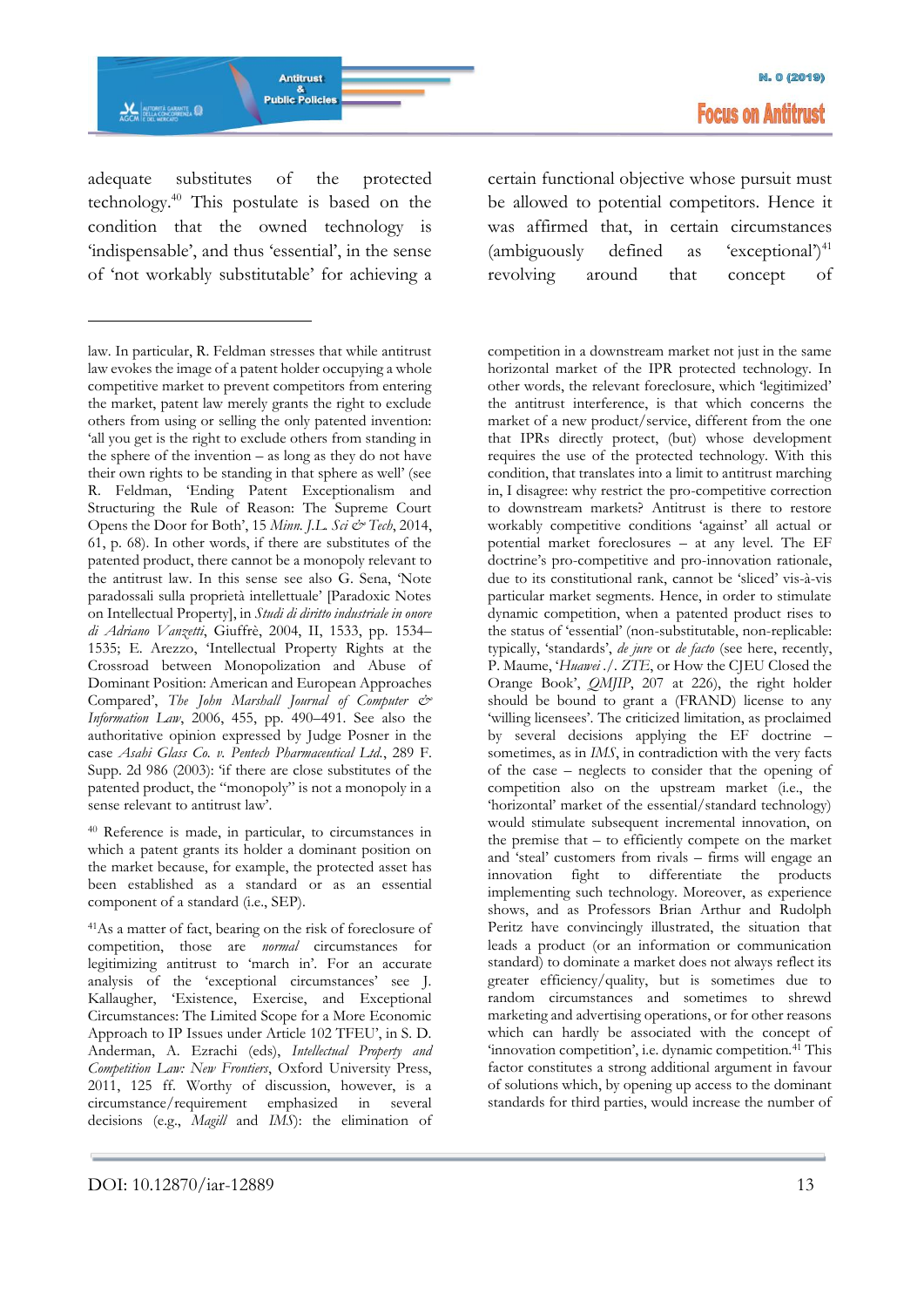'indispensability', in order to avoid the occurrence of a significant distortion or even the elimination of competition,<sup>42</sup> the IPR holder's power can shift 'from "property to liability", i.e. be bound to grant access' to third parties on fair reasonable and non-discriminatory terms (FRAND):<sup>43</sup> thus, (fairly) *paying* access. This, in a nutshell, is the 'essential facilities' (EF) doctrine (below, in this §).

-

In conclusion, in my personal opinion, the aforementioned limitation of antitrust intervention, more than a sincere albeit not founded (for the very reasons just highlighted) worry that 'too broad' a green light to third parties' access would translate into 'taxing technological improvements' (Advocate General Jacobs, in *Oscar Bronner*, C-7/97), signals a questionable bent towards a traditional Chicagoan approach, which held firm to the basic *intangibility* of the IPR-related power to exclude, hence limiting possible antitrust interference with the exercise of IPRs to cases involving *leveraging* of such power on related markets. However, as hinted, the criticized theoretical approach was in fact disavowed by the very facts underlying several leading cases. Take e.g. *IMS* (C-418/01): there, as hinted, the risk of foreclosure actually occurred – verbal acrobatics aside – on the same horizontal market i.e. that of databases on sales of pharmaceutical products supplied to pharma industries: the market where the 'brick structure' realized by IMS had in fact become the standard for reporting sales data. However, as P. Maume emphasizes, the decisions on SEPs have dropped that 'requirement': as in *Huawei*, in which the ECJ 'did not mention the new product requirement' (op. cit., at 224). *Exit ghost.*

<sup>42</sup> In this sense, the European line appears to give priority to market protection rules over those safeguarding intellectual property, unlike the antitrust situation in the US. Note, however, that the most recent American case law has taken tentative steps in a more 'interventionist' direction: cf., for instance, the Supreme Court judgment of 19 Jun. 2013 in the case *Federal Trade Commission v. Actavis Inc.* (570 US), a case of 'reverse payment settlement', i.e., of the agreement under which a company pledges to pay a sum of money or other benefit to its competitors to keep them from entering (or delaying their entrance on) the market. In said judgment we read that The basic rationale of this doctrine<sup>44</sup> as applied to IP is substantially coincident with that of the parallel approach adopted by the Commission (and earlier, by US jurisprudence of the first half of 20th century) for granting access to privately

'… These cases do not simply ask whether a hypothetically valid patent's holder would be able to charge, e.g., the high prices that the challenged patentrelated term allowed. Rather, they seek *to accommodate patent and antitrust policies, finding challenged terms and conditions unlawful unless patent law policy offsets the antitrust law policy strongly favoring competition*' (emphasis added). For analyses of the various European and US policy approaches, see K. Kwok, 'A New Approach to Resolving Refusal to License Intellectual Property Rights Disputes', *World Competition*, 2011, 261, 263. See also E. Arezzo, 'Intellectual Property Rights at the Crossroad between Monopolization and Abuse of Dominant Position: American and European Approaches Compared', op cit., fn 39, p. 455; T. Kaseberg, *Intellectual Property, Antitrust and Cumulative Innovation in the EU and the US*, Hart Publishing, 2012, 219.

<sup>43</sup> Or, perhaps better: RAND 'reasonable' logically absorbing 'fair', as Justice Richard Posner notes. However, I will henceforth use the current acronym.

<sup>44</sup> According to the *essential facilities doctrine* (EFD), a monopolist who controls a facility deemed essential to compete in a given market is required to provide fair and reasonable access to the facility itself, so that (potential) competitors can join the market. On the EFD see, *ex multis,* R. Pitofsky, D. Patterson, and J. Hooks, 'The Essential Facilities Doctrine Under U.S. Antitrust Law', *Antitrust Law Journal*, 2002, 443; B. Doherty, 'Just What Are Essential Facilities?', *Common Market Law Review*, 2001, 397; S. B. Evrard, 'Essential Facilities in the European Union: Bronner and Beyond', *Columbia Journal of European Law*, 2004, 1; S. W. Waller and B. M. Frischmann, 'Revitalizing Essential Facilities', *Antitrust Law Journal*, 2008, 1; P. Areeda, 'Essential Facilities: An Epithet in Need of Limiting Principles', *ivi*, 1990, 841.

firms engaged in improving on the existing technology – on any (level of) the market.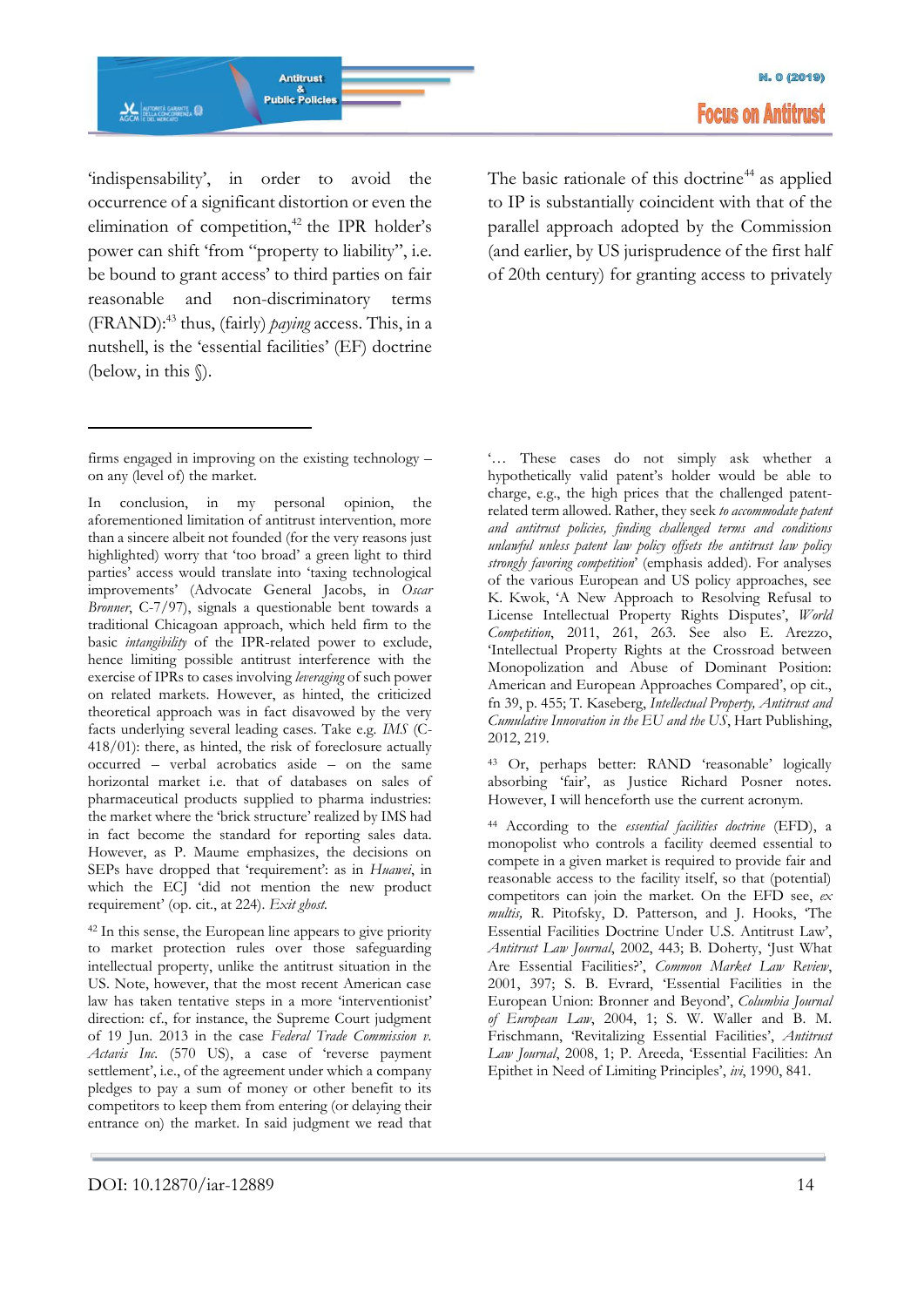### owned *physical infrastructures* like bridges and ports.<sup>45</sup>

In turn, in my personal opinion, this doctrine's basic cultural and jurispolitical roots can be traced back to Roman law on non-voluntary servitudes – the law, in particular, whereby, e.g., the owner of the only piece of land having access to a river in a given territory had to allow neighbours access to water their cattle (*servitus pecus ad aquam adpellendi*), to the ultimate benefit of the agricultural economy of the whole Latium<sup>46,</sup> collective benefit, thus. <sup>47</sup>

However, as a matter of fact, the 'pro-access' stance as an expression of a *general policy* towards top level innovation in a framework of dynamic competition was originally fostered by the European Commission, when progressively drafting the guidelines for the industrial policy aimed at liberalizing telecommunications, and more broadly, the ICT sector. Not by chance: this is a sector that lives and feeds on interconnections.

Here the Commission first specifically and systematically expressed strong concern about the risks of 'proprietary closing' of

communication and information standards. Thus, in relation to the software used for satellite communications, which have become *de facto* industry standards and are covered by patents, the Directive 92/38/EC, strongly inspired by Commission, acknowledged that the use of common standards represents 'an enabling element for effective free-market competition'.<sup>48</sup>

This conviction was firmly asserted, as an expression, to repeat, of general policy, in the 1992 Commission's Guidelines on Intellectual Property and Standardization (COM 92) 445; the European Telecommunications Standard Institute (ETSI)'s Intellectual Property Rights Policy, 1997; the 1999 Communications Review addressed to the European Parliament (*Towards a new framework for electronic communications infrastructure and associated services*; COM (1999) 539 final, 10 November 1999); and then, with an even more general scope, in the January 6, 2001 *Commission Notice Guidelines on the Applicability of Article 81 of the EC Treaty to Horizontal Cooperation*, in which the Commission stated that where a *de facto* industry standard emerges, 'the main concern will then be to ensure that these

<sup>45</sup> See, on the European side: Commission Decision, 21 December 1993, *Sea Container v. Stena Sealink,* case COMP IV/34.689; Commission Decision 94/119/EC, 21 December 1993, *concerning a refusal to grant access to the facilities of the port of Rødby [Denmark]*; Commission Decision, 16 May 1995, *Irish Continental Group/CCI Morlaix*, case COMP IV/35.388. For US case law, see: *United States v. Terminal Railroad Association,* 224 U.S. 383 (1912); *Associated Press v. United States,* 326 U.S. 1 (1945); *Otter Tail Power Co. v. United States*, 410 U.S. 366 (1973).

<sup>46</sup> The only salient difference between the Roman discipline of non-voluntary servitudes and the modern duty to grant access to an immaterial asset constituting an essential facility, concerns the type and rationale of the compensation due to the 'owner'. The privileged

territorial ('riverside') position of the landowner was not essentially the fruit of her specific efforts and investments, unlike the competitive advantage acquired by the developer of a new 'unsubstitutable' technology. Hence the former was entitled to a mere *indemnity* for possible damages suffered from the exercise of the servitude; the latter, to a fair *remuneration* for allowing third parties to share the IPR-protected 'top-notch' innovation she specifically *created*.

<sup>47</sup> See, extensively, J. M. Pardessus, *Traité des servitudes ou services fonciers*, Bruxelles, 1840.

<sup>48</sup> See Recital 7 of Directive 92/38/EC.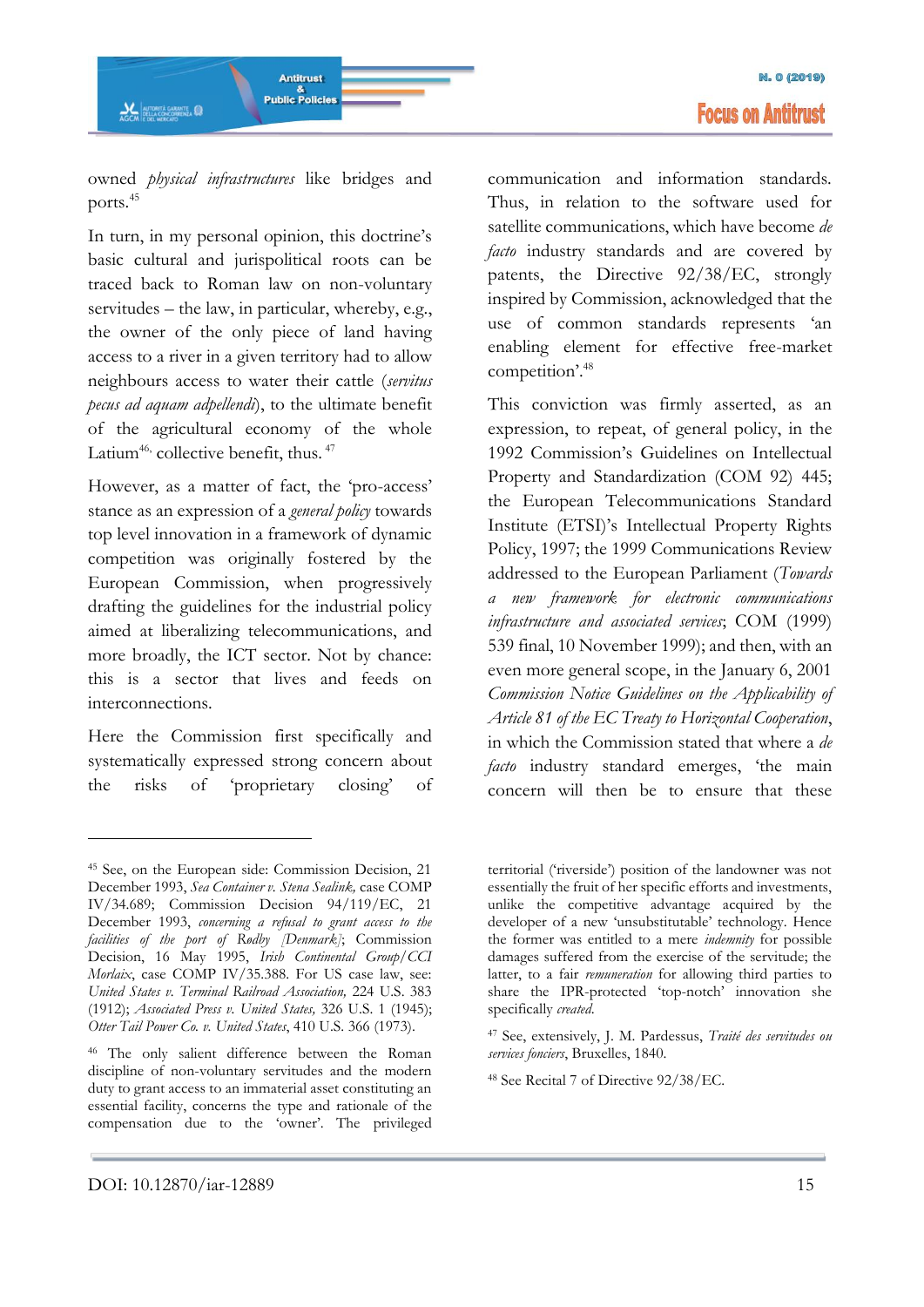standards are as open as possible and applied in a clear non-discriminatory manner. To avoid elimination of competition in the relevant market(s), access to IPRs protected standards, either *de jure* or *de facto*, must be possible for third parties on fair, reasonable and nondiscriminatory terms'<sup>49</sup> – and this, also, in consideration of *network effects*<sup>50</sup> (particularly albeit not exclusively<sup>51</sup> intense in the ICT sector). $52$ 

If network effects are present, consumers tend to be far more intensely *captured* by the technology initially chosen. The costs initially incurred (of purchasing and learning the

-

<sup>51</sup> Think of certain breakthrough pharmaceutical innovations, such as *latanoprost* for the cure of glaucoma.

technology bought, and buying a range of compatible products) discourage consumers from changing over to a new product, and consequently constitute a veritable entry barrier for (the success of) competing products, even if these are technologically superior. Although this trend has some immediate technical advantages for consumers, the obstacles to competition may be particularly strong; to quote Shapiro and Katz, 'the strong get stronger and the weak get weaker'.<sup>53</sup> This tangle of direct and indirect network effects leads straight to the *de facto* dominance of a single standard, marginalizing standards based on alternative technologies:<sup>54</sup>

<sup>54</sup> When a standard becomes dominant on the market, and there are no competing standards based on alternative technologies, each patent essential to the standard (SEP) may confer to its owner a dominant position (unless it concerns *optional* technical features which, even if not implemented, don't undermine the compatibility of a standardized product with another). In fact, in relation to the specific standard, every SEP could be configured as an essential facility indispensable for manufacturing the standardized product (at least, in theory). M. Carrier pointed out that 'Although they are called standard essential patents, not all declared patents actually are essential': based on recent studies, right holders tend to over-declare the status of SEP, to add value to their patent portfolio. See M. Carrier, 'What You Need to Know About Standard Essential Patents', *CPI Antitrust Chronicle*, 2014, issue 2). In these cases, the SEP holder must give a licence at FRAND conditions to every willing licensee asking for it. On this point see the judgement of the European Court of Justice on the *Huawei* case, in which the Court held that '[...] the patent at issue is essential to a standard established by a standardization body, rendering its use indispensable to all competitors which envisage

<sup>49</sup> See in particular Sec. 6.4.03, 174 of quoted Guidelines. The more recent *Guidelines on the applicability of Art 101 TFEU to horizontal co-operation agreements* (OJ C 11, Jan 14, 2011) address standardization at Sec. 7 (see in particular paras 277–324).

<sup>50</sup> As known, network effects (otherwise described as 'economies of scale in consumption') occur as the utility obtained by a consumer from a given article grows when, and to the extent that, others use the same product. This phenomenon acts as a powerful catalyst of demand, with the result that once a first demand for a given article has been created, it will be self-perpetuating, continuing to attract more and more consumers to its network (*direct*  network effects). And the more the number of purchasers of the product grows, the more products *compatible* with it will be launched on the market, and this will make the basic product even more appealing to consumers (*indirect*  network effects).

<sup>52</sup> Network effects are emphasized in the market scenario of digital information technologies, often characterized by a *systemic* form of competition. This term describes a type of market on which two or more firms compete, offering consumers not a single article but a series of articles which are not only standardized in the sense described above (that is, manufactured in such a way that they can communicate with one another), but linked by a functional bond so that consumers only benefit from joint purchase of the whole set of those articles. One example is the close functional link between the hardware of a

personal computer and its operating system, and between those two items and programs such as browsers that allow users to surf the Internet.

<sup>53</sup> C. Shapiro and M. L. Katz, 'Antitrust in Software Markets', in J. A. Eisenach and T. M. Lenard (eds), *Competition, Innovation and the Microsoft Monopoly: Antitrust in the Digital Market Place*, Springer, 1999, 30.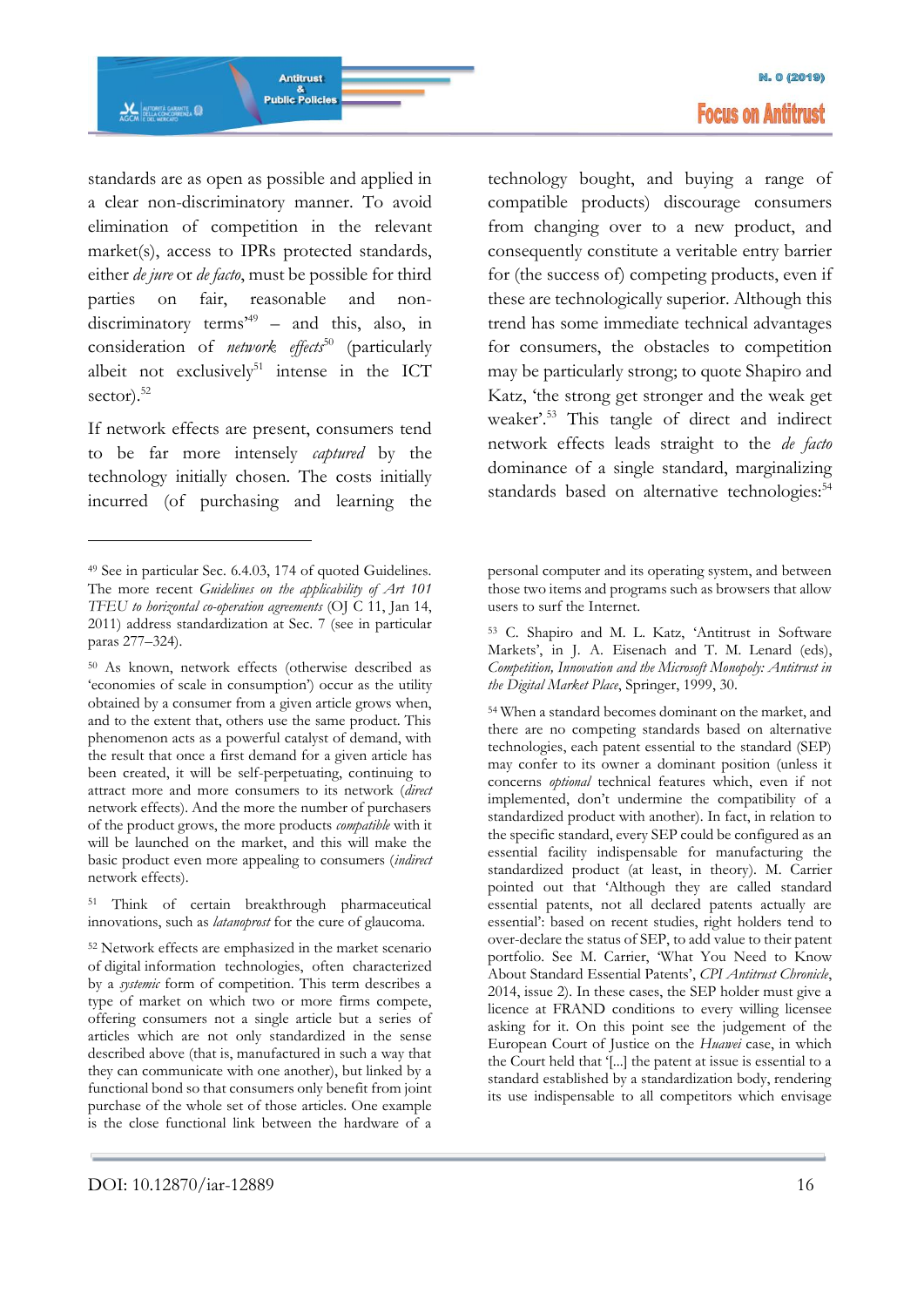even if the latter may be technically superior, as happened, for example, in the famous case of video recorders, where the success of the VHS technology *de facto* ousted the competitor Betamax from the market.

The anti-competitive effect is even wider in relation to secondary markets. In the IT sectors, competition between products compatible with the standardized *first* product means creating market niches which did not exist, and were not even originally contemplated by the owner of the standard.

All this brings us back to the concern referred to above: in high-tech sectors, in the *absence* of compatibility between the standard product and a competing product which is trying to enter the market (the standard owner, thanks to IPR protection, will be able to deny such compatibility in order to prevent its customers from migrating to a competing product), and *in the presence of network effects*, the probability of a changeover by customers to the second product is minimal if not actually nil, even if it is technically superior to the first. All this – related to aforesaid (direct and indirect) network effects – entails great risks for competition well beyond the degree of restriction *normally* inherent in the proprietary paradigm (that is, exclusion from a market, not only from a technological advancement).

It also entails risks for innovation, whose dynamic process can in practice be blocked, or at any rate slowed down. As observed by Professor Robert Pitofsky, former head of the US Federal Trade Commission, '*the exclusionary rights granted by intellectual property protection, coupled with trends toward standardisation due to network effects, threaten to diminish market competition. Where this results in monopoly or near-monopoly, there can be negative effects not only on price and output, but also on innovation* , 55

The Commission's 'open' approach to TLC standards encouraged, as hinted, the progressive application, by European jurisprudence and the Commission itself, of the EF doctrine to IPprotected advanced technological innovation. This was carried out in well-known decisions by the Commission and the ECJ (national courts

<sup>55</sup> R. Pitofsky, 'Antitrust and Intellectual Property: Unresolved Issues at the Heart of the New Economy', *Berkeley Tech. L. J*., 2001, 535.

manufacturing products that comply with the standard to which it is linked. *That feature distinguishes SEPs from patents that are non essential to a standard and which normally allow third parties to manufacture competing products without recourse to the patent concerned and without compromising the essential functions of the product in question*'. On the market power conferred by a SEP cf. also the Decision of the Commission of 13 February 2013, *Google/Motorola Mobility,* case COMP M.6381: '[...] each SEP can be considered as a separate market in itself as it is necessary to comply with a standard and thus cannot be designed around, i.e. *there is by definition no alternative or substitute for each such patent*. The relevant market in this case is thus the (at least) EEA-wide market for the licensing of each of the relevant SEPs that Google will acquire from Motorola Mobility following the transaction' (§ 61). This appears quite close to a nonrebuttable presumption of dominance. Now, since a nonrebuttable presumption is in fact a rule of law, there are

reasons to agree that the presumption should, vice versa, be declared rebuttable (as suggested by Advocate General Whatalet in his opinion in the *Huawei* case). This, especially, because on the same market can coexist several, alternative, standards: hence the judges should continue assessing, case-by-case, a situation of actual, effective dominance. For a critical analysis of the connection between standard essential patents and market dominance see A. Layne-Farrar and A. J. Padilla, 'Assessing the Link Between Standard Setting and Market Power', available at https://papers.ssrn.com/sol3/papers.cfm?abstract\_id=1 567026.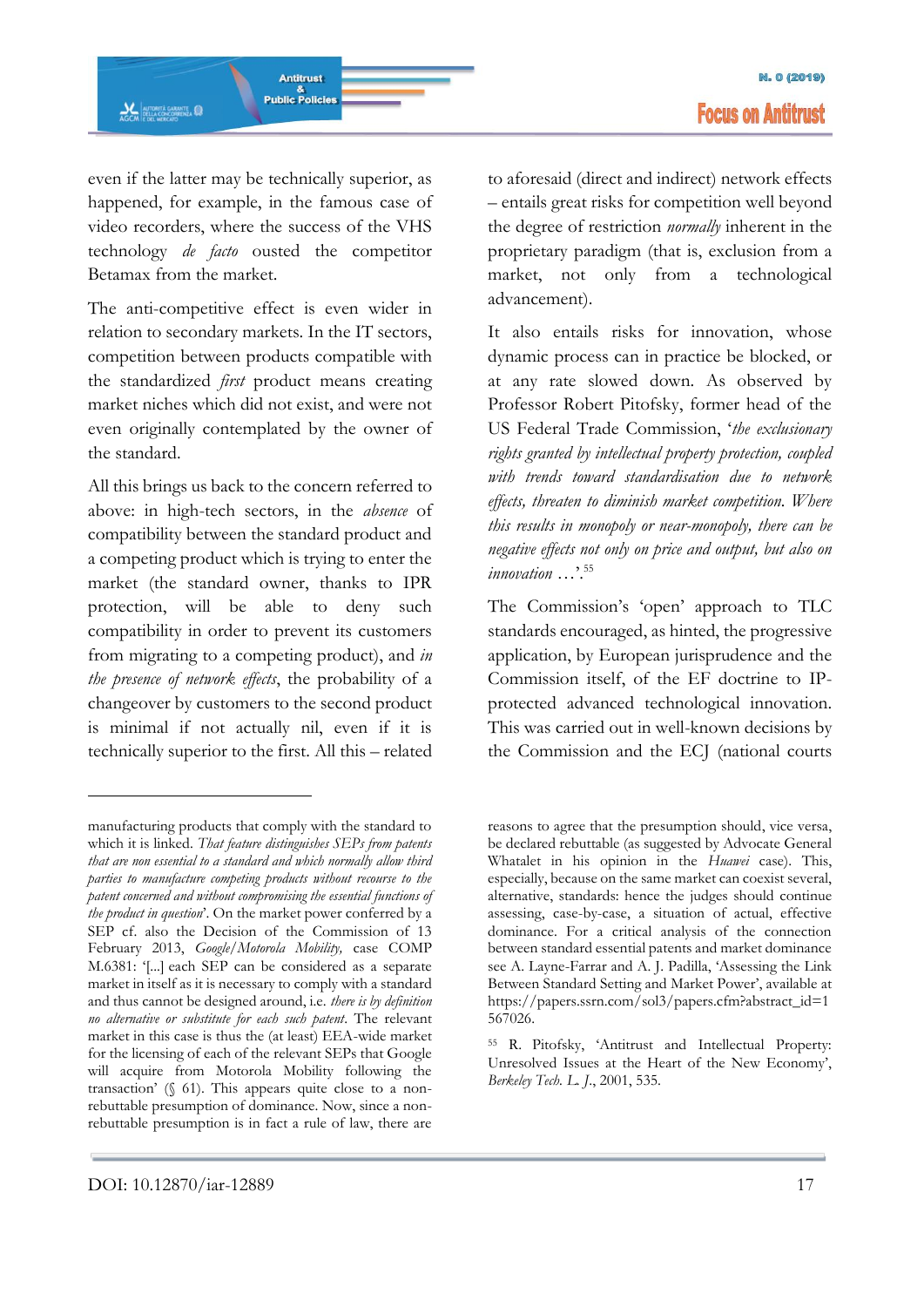aside), for example, from *Magill*<sup>56</sup> to *IMS Health*<sup>57</sup> and *Microsoft*<sup>58</sup> up to *Motorola*,<sup>59</sup> *Samsung*<sup>60</sup> and Huawei.<sup>61</sup> The evolution, as known, has culminated in the position whereby holders of IPRs on technologies that have been (s)elected by Standard Setting Organizations (SSOs) – or however assessed by Courts or Authorities as standard or essential to a standard (thus, respectively, standards *de jure* or *de facto*) have a duty to grant FRAND licences to willing licensees: $62$  even up to making, the holders themselves, the 'first move' in offering such licences (*Huawei*).<sup>63</sup>

**Antitrust Public Policies** 

#### **7. A seeming paradox**

**AGCM**<br>AGCM EDELA CONCORRENZA

<u>.</u>

The duty to license SEPs (and, at large, IP protected EFs) at FRAND rates does not sanction any tortious behaviour. The innovator created, and patented, an invention of such level that it deserved to become a standard. And of course patent law grants the statutory right to exclude unauthorized third parties from making

use of the patented technology. Now, just when the patented technology has achieved the standard status, *de iure* or *de facto* – antitrust marches in, 'interfering' with said statutory right to exclude. Thus, that highly deserving and legitimate patent holder must give up the exclusive right that traditionally follows from the patent entitlement itself.

At first sight, this outcome may seem a paradox – and one of punitive flavour. The more an invention is acknowledged as top-notch, so as to be designated as standard, thus the higher the merit of the IPR holder, the less likely will she retain the statutory right to exclude unauthorised third parties from using the intangible asset<sup>64</sup>.

In truth, there is no paradox at all. The remuneration resulting from a stream of royalties may well meet – or even exceed, depending on the licensees' sales' prowess and success – the forecasted profits of the SEP holder. Consequently, investments in research and innovation may be incentivised. On the

<sup>56</sup> ECJ, 6 Apr. 1995, joined cases C-241 and 242/1991, *RTE and ITP v. Commission* (so-called '*Magill*' case).

<sup>57</sup> ECJ, 29 Apr. 2004, Case C-418/2001, *IMS Health v. NDC Health.*

<sup>58</sup> EU Tribunal, 17 Sep. 2007, Case T-201/2004, *Microsoft v. Commission.*

<sup>59</sup> Commission Decision, 29 April 2014, *Motorola – Enforcement of GPRS standard essential patents*, case AT.39.985.

<sup>60</sup> Commission Decision, 29 April 2014, *Samsung – Enforcement of UMTS standard essential patents*, case AT.39.939.

<sup>61</sup> *ECJ, 16th July 2015, Huawei Technologies Co. Ltd. v. ZTE Deutschland GmbH, case C-170/2013, in O.J. 14th September 2015, C-302, p. 2.*

<sup>62</sup> On the broad perspective of the shift of legal models see F. M. Abbott, 'Rethinking Patents: From "Intellectual Property" to "Private Taxation Scheme"', in P. Drahos, G. Ghidini and H. Ullrich (eds), *Kritika: Essays on Intellectual Property*, vol. I, Edward Elgar, 2015, 1.

<sup>63</sup> *ECJ, 16th July 2015, Huawei Technologies Co. Ltd v. ZTE Deutschland GmbH, case C-170/2013, in O.J. 14 September 2015, C-302, p. 2.* In parallel with the *Huawei* decision see, in the US, *Apple v. Motorola*, 869 F. Supp. 2d 901, 914 (N.D. Ill. 2012), *rev'd*, 2014 WL 1646435. As known, years before, *Ebay Inc. v. MercExchange LLC*, 547 U.S. 388 (2006), although on a different rationale, announced the 'crisis' of exclusionary dogma.

<sup>64</sup> Along these linese, see G. Colangelo in *Il mercato dell'innovazione: brevetti, standards e antitrust (Innovation Market: Patents, Standards, and Antitrust)*, in *Quaderni di Giurisprudenza Commerciale*, 397, 2016, 64 *et seq.*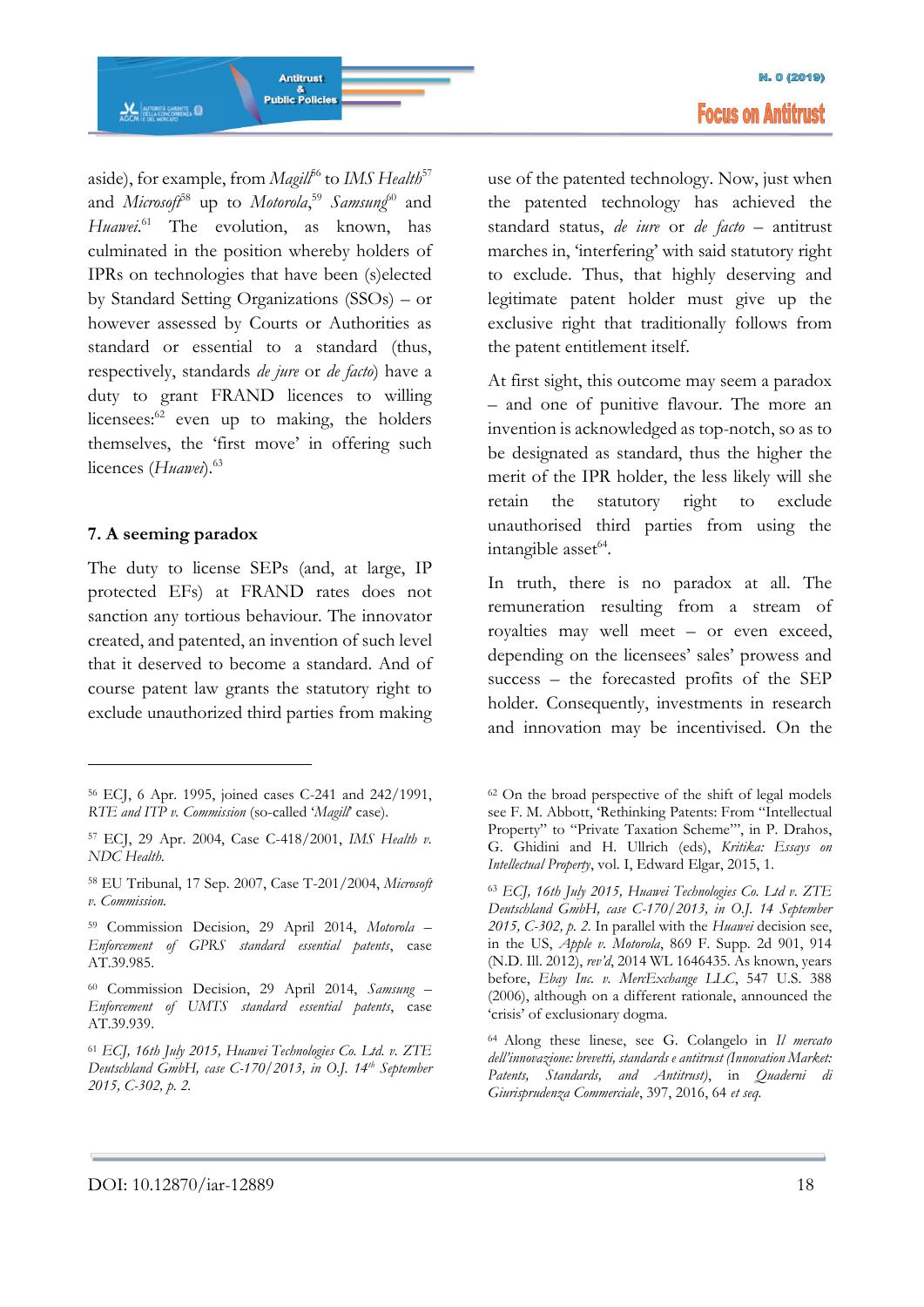other side, the implementers' duty to pay the agreed FRAND royalties will usually allow the SEP holder to maintain a significant competitive advantage, as its competitors may be burdened by additional costs, the learning time for using the licensed technology and, more in general, an inferior knowledge of said technology, whose potential may extend further to the subjectmatter that is claimed and disclosed in the patent<sup>65</sup>. Besides, the SEP holder may also have access to the technologies developed by third parties at FRAND terms, eventually on a crosslicensing basis<sup>66</sup>.

By the way: if inclusion into the standard and the FRAND licensing system were actually perceived as punitive by SEP holders, we would be at a loss to understand why they would put

-

<sup>66</sup> Including beyond the provisions relating to compulsory licenses for high-profile dependent innovations as per such efforts – over-disclosing their patents as essential when they are not and even trumping cards, as in the notorious *Rambus* case<sup>67</sup> - in pushing their technology to be elected as standard. In fact, SEP holders fight to become *guaranteed earners of potentially unlimited royalty streams.*

#### **8. A regulatory perspective**

In conclusion, the SEPs/FRAND legal framework, an expression of the general *essential facilities doctrine* (EFD), that prescribes a duty to license indispensable IPRs (*de jure* or *de facto* – see

Article 31(l) of the TRIPS Agreement and Article 71 of the Italian Industrial Property Code.

<sup>67</sup> The conduct of Rambus, which did not disclose the essentiality of its patents to the JEDEC—the SSO engaged in the development of SDRAM and DDR SDRAM standards—was examined by the antitrust authorities, as well as European and US courts, with contradictory results. The European Commission, with decision of 9 December 2009, *Rambus*, COMP/38636, C(2009) 7610, accepted the commitments proposed by Rambus, whereby the company "*agree*[d] *not to charge* [any royalty] *for the SDRAM and DDR standards that were adopted by JEDEC during the time in which Rambus was a member and engaged in its allegedly intentional deceptive conduct*" and "*commit*[ed] *to a maximum royalty rate of 1.5 % for the later generations of standards adopted by JEDEC after Rambus' resignation*" (section 55). In the US, the FTC decision finding Rambus in violation of the Sherman Act was later annulled by the Court of Appeals (D.C. Circuit), by ruling of 22 April 2008 (522 F.3d 456), in view of the fact that the FTC "*expressly left open the likelihood that JEDEC would have standardized Rambus's technologies even if Rambus had disclosed its intellectual property. Under this hypothesis, JEDEC lost only an opportunity to secure a RAND commitment from Rambus. But loss of such a commitment is not a harm to competition from alternative technologies in the relevant markets*".

<sup>65</sup> These considerations were first suggested and developed by W. J. BAUMOL, in *The Free-Market Innovation Machine: Analyzing the Growth Miracle of Capitalism*, Princeton University Press, 2002. As Baumol observes, amassing royalties can be a profitable instrument for recovering investments, so much so that in some cases it is more lucrative than exercising exclusionary rights. Baumol further notes that the licensing of a certain technology to third parties grants the owner a certain exclusive lead time over licensees because they will always need a good amount of time to properly learn how the intellectual assets work. Hence, competitors will need time to exert effective pressure on the market and the IP owner can use such time to build a good reputation (and tie consumers to its product) or improve upon its own technology, which would end up competing against the outdated version sold by the licensees. See, for example, the cited decision of the Supreme Court of US in *eBay* case [*eBay Inc. v. MercExchange, L.L.C.*, 547 U.S. 388 (2006)] especially with reference to the concurring opinion of Justice Kennedy (joined by Justices Stevens, Souter and Breyer). With regard (also) to *eBay* see R. PERITZ, *The Competition Question Unasked in Actavis: What Is the Scope of the Patent Right to Exclude*?, 28 *Antitrust*, 2013, 48. See also R.P. MERGES, J. M. KUHN, *An Estoppel Doctrine for Patented Standards*, 97 *California Law Review*, 2009, 28.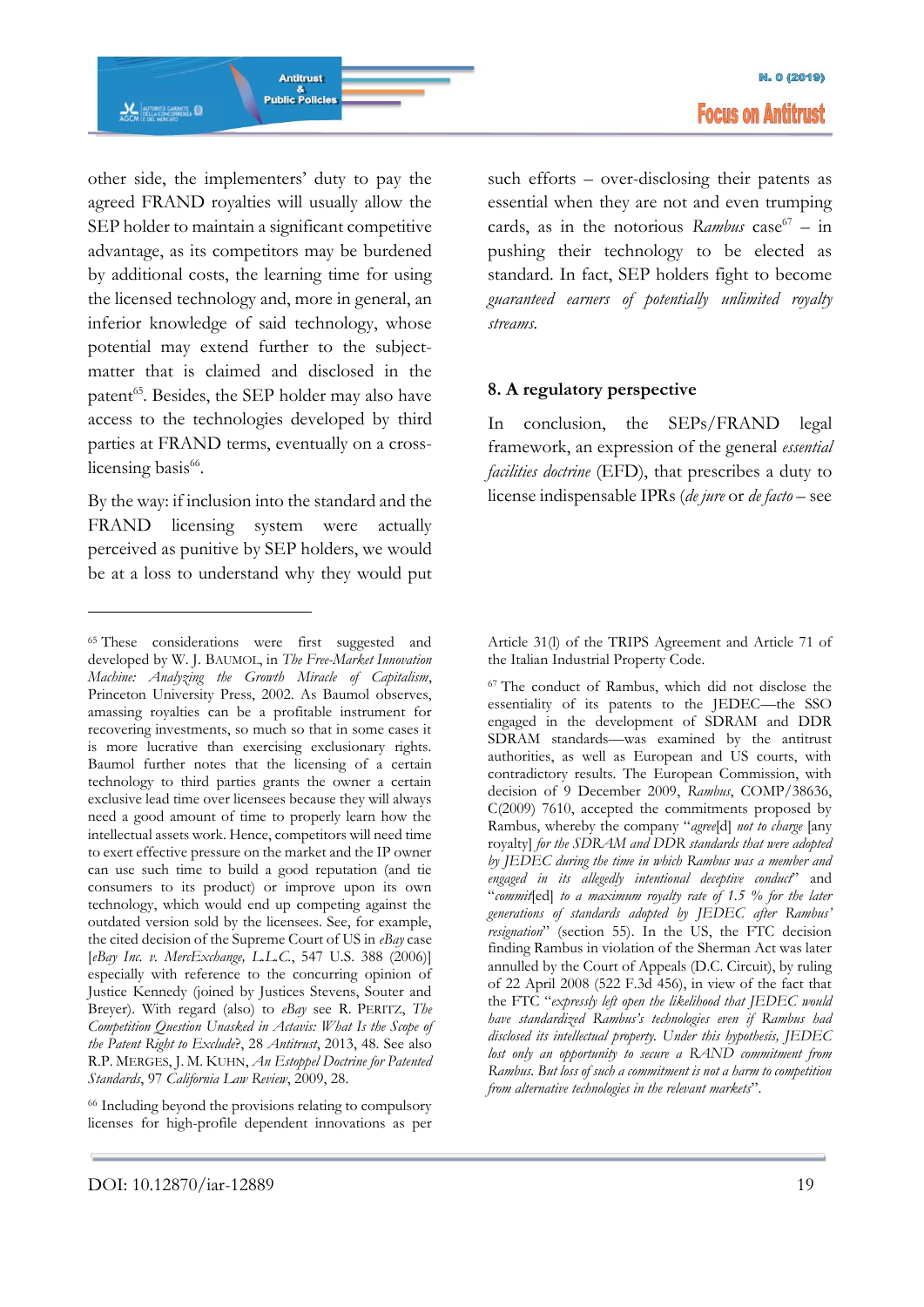

*Magill*, *IMS Health* and *Microsoft*<sup>68</sup>) is to be regarded as *a regulatory mechanism*, designed to prevent the market foreclosure that might arise if indispensable or irreplaceable technologies could be exploited as a monopoly<sup>69</sup>. A regulatory mechanism that encompasses, as said, the right holders' entitlement to a 'fair' compensation.

This regulatory character must be affirmed even when – specifically with respect to patents that are declared essential in relation to a formally established ("*de jure*") – standard said duty formally follows from the patent holder's own contractual commitment towards the Standard

-

<sup>70</sup> Scholars like Hanns Ullrich correctly draw attention to the contractual nature of the FRAND licensing commitments undertaken by SEP holders towards the SSO. In light of the *Huawei/ZTE* decision, Ullrich emphasizes the "self-sufficiency" under civil and commercial law principles—rather than competition law ones—of those licensing commitments where the original contractual obligation was assumed by the innovator in order to (and in exchange for) the innovator's technology being designated as standard. See H. ULLRICH, *FRAND Access to open standards and the patent exclusivity: Restating the principles*, Max Planck Institute for Innovation & Setting Organization  $(SSO)^{70}$ : a commitment stipulated but under the sword of Damocles of the loss of the status of standard 'threatened' in order to safeguard the collective interest to the competitive ecosystem of the market.

Nor could that regulatory character be downplayed by arguing that the refusal to license is just a simple abuse of dominant position, as such enforced<sup>71</sup>.

The argument would ignore an important *caveat*: in the limited tool-kit of antitrust language, the term 'abuse', can be used, in the cases we're

Competition Research Paper No. 17-04, 2017, available at: https://ssrn.com/abstract=2920660.

<sup>68</sup> ECJ, 6 April 1995, joined cases C-241 and 242/1991, *RTE and ITP v. Commission* (so-called '*Magill*' case); ECJ, 29 April 2004, Case C-418/2001, *IMS Health v. NDC Health*; CFI, 17 September 2007, Case T-201/2004, *Microsoft v. Commission.*

<sup>69</sup> In its essence, it is the approach of Article 2597 of the Italian Civil Code. It affirms the duty of a legal monopolist to contract with any party requesting it, complying with the equal treatment principle: I also refer to *Relazione del Guardasigilli* (Minister of Justice) regarding said Article, at §1046, according to which "*such principle is introduced for consumers' protection required to mitigate the suppression of competition, taking into account that the legal monopoly regime, for a number of reasons (not all of them contingent), extends beyond particular sectors (as the railways) which were traditionally considered with regard to the said phenomenon*" (my translation). This concept, and rationale, is substantially shared by the *Commission's Guidelines on horizontal co-operation agreements* (see fn. 49, above), where needs primarily of antitrust nature, intensified over time, imposed the mechanism of FRAND commitments.

<sup>71</sup> The pro-competitive rationale of the duty to license at FRAND terms is consistent with the original recommendations from the European Commission for adopting 'open' telecommunication standards at equitable and non-discriminatory conditions, which proved to be a decisive tool to promote the liberalisation policy in the European telecommunications sector. See *Communication from the Commission – Intellectual Property and Standardisation*, COM (92)445, of 27 October 1992 and *Communication from the Commission – Towards a new framework for Electronic Communications infrastructure and associated services, 1999 examination of the regulatory network for communications, 1999 Communications Review*, COM (1999) 539, of 10 November 1999. See also recital 7 of Council Directive 92/38/EEC of 11 May 1992 on the adoption of standards for satellite broadcasting of television signals and recital 7 of Directive 95/47/EC of the European Parliament and of the Council of 24 October 1995 on the use of standards for the transmission of television signals. And is also obviously consistent with the Commission's Guidelines on the applicability of Article 101 TFUE to horizontal cooperation agreements of 2011, which state that "*to ensure effective access*" to the standard, "*the IPR policy* [of the SSO] *would need to require participants wishing to have their IPR included in the standard to provide an irrevocable commitment in writing to offer to license their essential IPR to all third parties on* [FRAND] *terms*". See *Communication from the Commission — Guidelines on the Applicability of Article 101 of the Treaty on the Functioning of the European Union to horizontal co-operation agreements* (2011/C 11**/**01) of 14 January 2011, par. 285 *et seq*.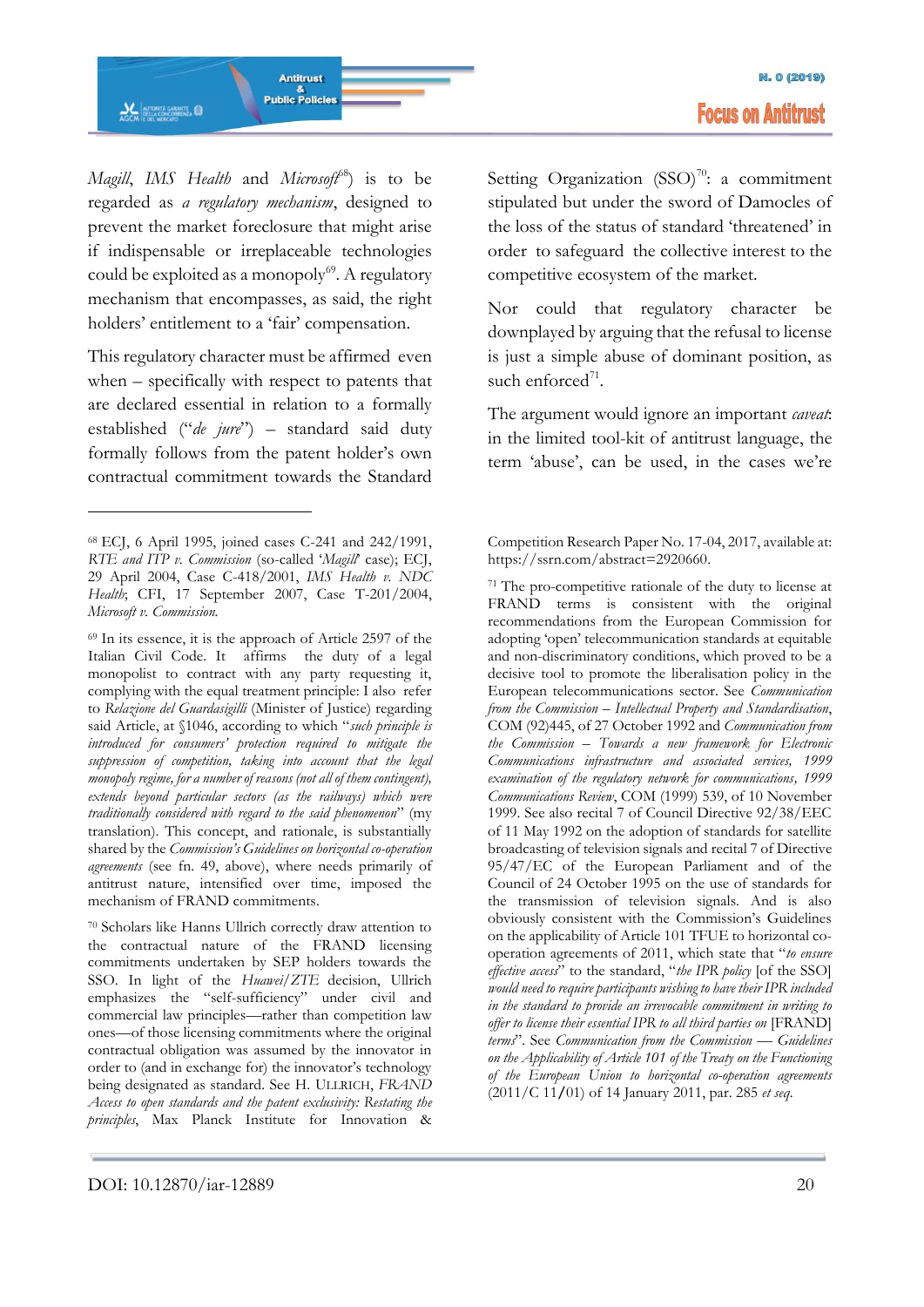dealing with here, only in a 'secondary' sense, so to say, with respect to the refusal to comply with the duty to license.

Now, this situation is quite distinct from the intrinsically illegitimate exercise of an exclusive right – for instance, to partition markets, to impose unjustifiably high prices or to obtain exclusive rights "*to which* [the patentee] *was not entitled* […] *or to which it was entitled for a shorter*  period'', such as in *AstraZeneca*<sup>72</sup>. In such latter cases, a true 'primary' abuse occurs, and the consequences are just sanctions. Just sanctions: the very idea of a 'fair compensation' of the abusing IPR holder would be inconceivable nay, surreal!

# **9. The heart of the matter: assessing FRAND royalties. A systemic clue**

The legal scenario shortly described above, culminating with the substantial application of the EF doctrine to SEPs. constitutes an

international *acquis*, shared in its main lines in Europe and in the US, as well as in other major regional legal orders – such as China and India – involved in the development and use of technology standards<sup>73</sup>.

Accordingly, the 'heart of the matter' – the main focus of the attention of judges and scholars (as well as practitioners) is today on the principles and criteria for determining the FRAND terms (and the negotiation process therefor:see *Huawei*), and in particular the amount of royalties that willing licensees, 'implementers', have to pay to the 'owner'/ innovator.

For this purpose, a need for coherence with the intrinsic pro-competitive rationale of the duty to license emerges vis-à-vis the principle of noncontradiction ('horizontal' non-contradiction, so to say: between one set of positive law, IP's, and another, antitrust).

Not only.

*to use that patent. How could it do otherwise? How could it be permitted to enjoin Apple from using an invention that it contends Apple* must *use if it wants to make a cell phone with UMTS telecommunications capability* – *without which it would not be a cell*  phone" (emphasis in the original, 18). Further, US courts were the first to propose the numerical determination of FRAND royalties. See Judge Robart's decision in *Microsoft Corporation v. Motorola, Inc.*, No. C10-1823 JLR, 2013 (W.D. Wa. 25 April 2013). For a survey of the Chinese approach to FRAND licensing commitments, see Y. B. LI, *Antitrust Correction for Qualcomm's SEPs Package, Licensing and Its Flexibility in China*, in *IIC*, 2016, 336; J LEE, *Implementing the Frand Standard in China*, in *Vand. J.Ent & Tech. L.*, 2016, 37; D. Sokol, W. Zheng, *Frand In China*, In *Tex. Intell. Prop. L.J.,* 2013-2014, 71. As To Indian Case Law, See R. Viswanath, *Demystifying the Indian FRAND Regime: The Interplay of Competition and Intellectual Property*, in *JIPR*, Vol. 21(2), 2016, 90.

-

<sup>72</sup> ECJ decision of 6 December 2012, *AstraZeneca v. Commission*, C-457/10, ECLI:EU:C:2012:770. In this case the companies were charged with false statements made before the patent authorities in order to obtain an illegitimate extension of the patent exclusivity period.

<sup>73</sup>The US courts and authorities distinguished, firstly, by proposing the so-called "anti-injunction approach", according to which a FRAND licensing commitments would have been incompatible with an application for an injunction against an (alleged) infringer who was willing to enter into a license agreement ("willing licensee"). See e.g. the decision by Judge Posner (afterwards partially overturned on appeal) in *Apple Inc. v. Motorola Inc.*, 869 F.Supp.2d 901, 911 (N.D. Ill. 2012): "*I don't see how, given FRAND, I would be justified in enjoining Apple from infringing*  [the patent] *unless Apple refuses to pay a royalty that meets the FRAND requirement. By committing to license its patents on FRAND terms, Motorola committed to license* [the patent] *to anyone willing to pay a FRAND royalty and thus implicitly acknowledged that a royalty is adequate compensation for a license*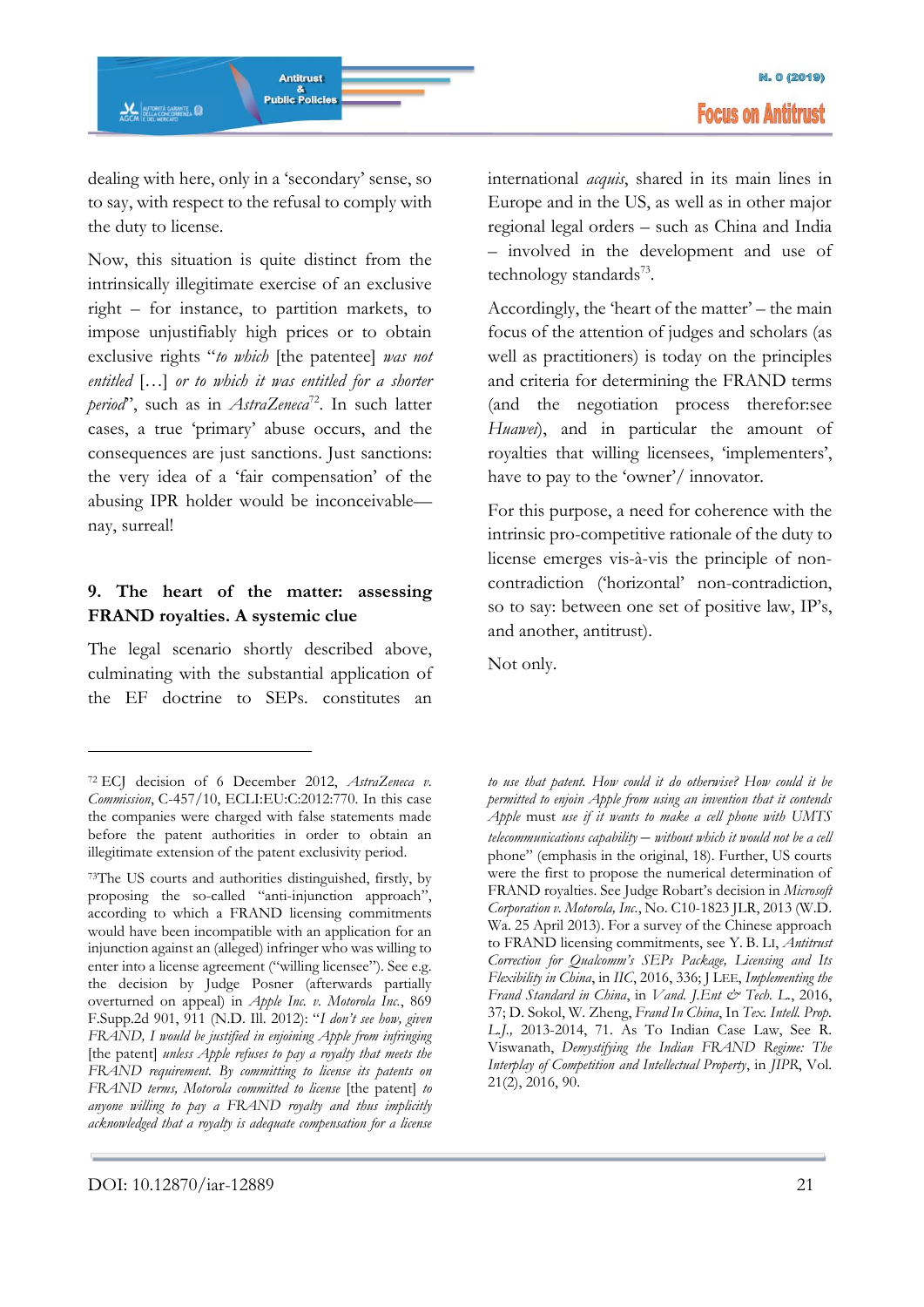A parallel need of coherence indeed emerges also in a 'vertical' perspective, i.e. that of the functional 'hierarchy' of rights (*all*) of constitutional rank.<sup>74</sup> <sup>75</sup> .

As just reminded, the cases we are discussing here are (among) those where a legitimately acquired exclusive right can be deprived of its excludent power against a fair compensation of the rightsholder. This can happen upon Courts' or Authorities' adjudication based on a law that in compliance with the constitutional order, hence the evoked hierarchy of rights, privileges a 'higher' collective interest vs a private one. A common case is that of the expropriation, vs a 'just' compensation, of a piece of privately owned land in order to install and service a public infrastructure, like an electroduct.

Now, when this happens, the compensation the landowner is entitled to must not be of such entity as to make it impossible or excessively grievous for the public authority to execute the expropriation.

Analogously, in the cases we're discussing here.

The satisfaction of the collective interest to defend and preserve a truly competitive market, enjoying a higher constitutional rank vs the IPR holder's interest/right to a compensation, requires that the concrete assessment and attribution of a 'fair', appropriate remuneration<sup>76</sup> will not de facto contradict/frustrate the achievement of said satisfaction.

In clearer words, the royalties due to the (legitimate and 'deserving', let's remember!) private creator of the top level innovation qualified as EF/SEP should not be so high as to practically obstruct the willing licensees/'implementers' to enter the market and operate thereon. Precisely to avoid this, the assessment of said royalties *should not be remitted just or however primarily to private agreements and/or 'market values'* – commonly defined by statistical 'averages' based on negotiation practices which typically reflect the superior contractual position of the stronger private party.

– *only appropriate remuneration for each use of the protected subjectmatter*". Although the decision relates to copyright

remuneration in view of the Copyright and Related Rights Directives recitals, we see no reason to state that this is not a general principle for all the intellectual and industrial property rights in general. Further, similar benchmark considerations were made by the very CJEU in cases concerning patents for inventions, cf. Judgment of 14 July, *Merck/Stephar*, C-187/80, ECLI:EU:C:1981:180, par. 9-10 (where: "*the substance of a patent right lies essentially in according the inventor an exclusive right of first placing the product on the market* […which] *enables the inventor, by allowing him a monopoly in exploiting his product, to obtain the reward for his creative effort without, however, guaranteeing that he will obtain such a reward in all circumstances*"); see also Judgment of 5 December 1996, *Merck/Primecrown*, C-267/95 and C-268/95, ECLI:EU:C:1996:468, par. 31.

<sup>74</sup> As known, even universal human rights have a hierarchy. For instance, the right to life, founding the repeal of the death penalty, cannot be subject to normative exceptions, as e.g. the right of property and to do business vice versa can.

<sup>75</sup> Such are also, of course, the right to property and the right to do business (Art 16 CFREU).

<sup>76</sup>Appropriate, *not* maximized: I borrow, as an indication of general scope, the punctualization of the ECJ in *Premiere League* Joined Cases C-403 and 429/08, ECLI:EU:C:2011:631, *Premier League Ltd* v. *QC Leisure* and *Murphy* v. *Media Protection Services Ltd*, 4 October 2011, paras. 108 and 109, where the Court stated that: "*the specific subject-matter of the intellectual property does not guarantee the right holders concerned the opportunity to demand the highest possible remuneration. Consistently with its specific subject-matter, they are ensured* – *as recital 10 in the preamble to the Copyright Directive and recital 5 in the preamble to the Related Rights Directive envisage*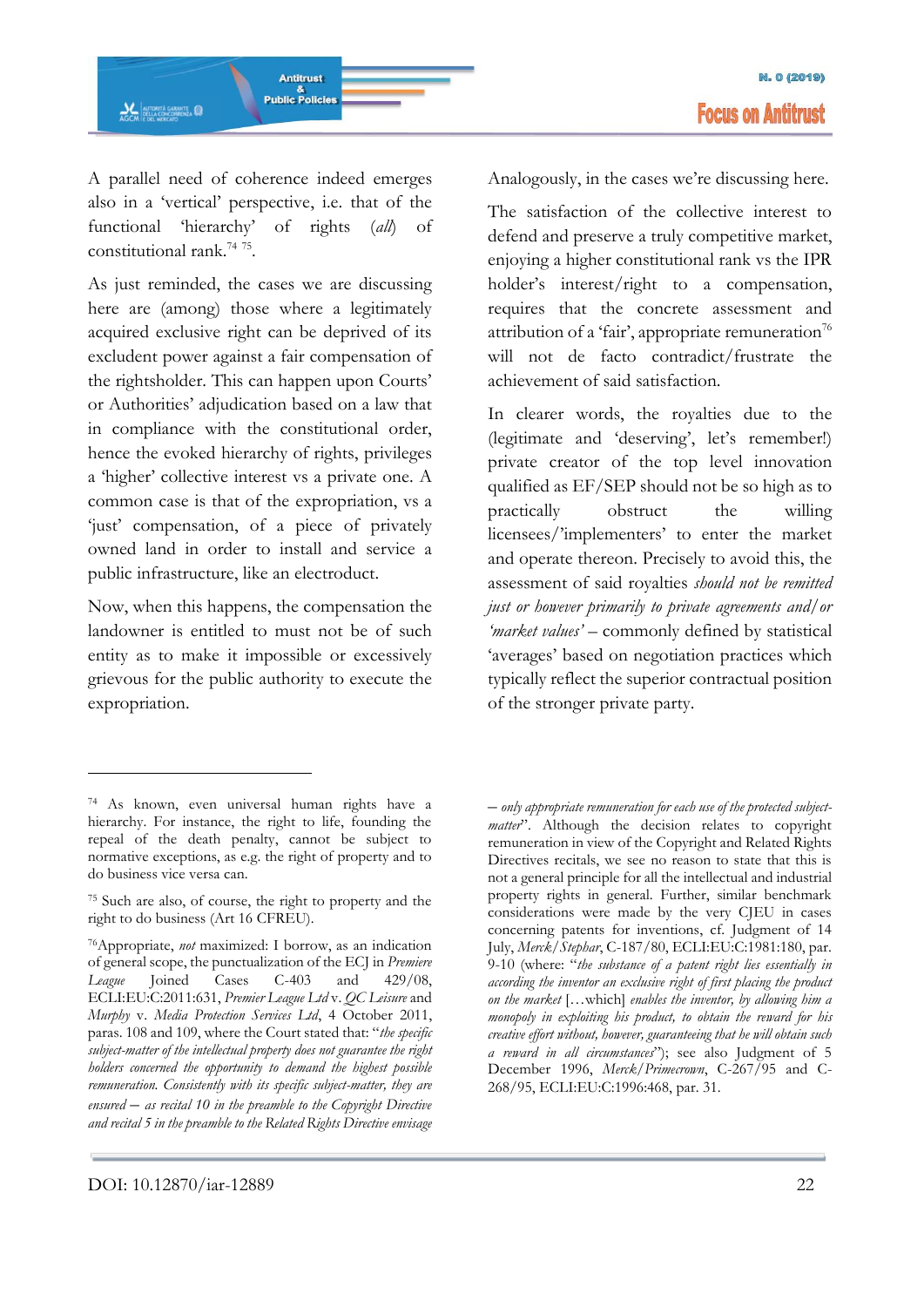Antitrust &<br>Public Policies **AGCM**<br>AGCM E DEL MERCATO

This position (on which Hanns Ullrich substantially concurs in a recent  $\text{essav}^{77}$  is stimulated on the one side, by the hinted need of systemic ('vertical') coherence, and on the other by a more attentive reflection (inspired by Guido Calabresi himself at a recent Harvard Conference in honour of Professor Jerome H. ["Jerry"] Reichman) on the meaning of "from property to liability" as expressed in his, and Douglas Melamed's, seminal " Property Rules, Liability Rules, and Inalienability: One View of the Cathedral"<sup>78</sup>.

When a legitimately acquired exclusive right is bound to abandon (except, repeat, against sheer free riders) its typical - statutory! - excludent power in order to avoid otherwise inescapable market foreclosures, this can only happens in the name of a superior collective interest privileged by a legal principle compliant with the constitutional order. In such situation, the ultimate overarching criterion for assessing the 'fair' compensation to the private party is the functional coherence of that assessment *not* just and axiomatically with 'market benchmarks' but with the rationale and purpose of that legal principle. Which, in the matter at stake, fosters the compatibility of the private compensation with the primary goal of preserving an effective competition.

# **10**. **For a normative harmonization, at international level, of pro-competitive criteria of assessment of FRAND terms**

As known, in today's practice, FRAND terms are determined on a case-by-case basis, further to private agreements, arbitrations or, in default, by Courts' adjudication: in an overall context where. In such context, the goal of ensuring an ultimately pro-competitive balance of the conflicting interests is not clearly pursued following the polar star of the dual coherence just highlighted.

Now, the need of harmonization in the standard-setting context, international by nature and participated by SSOs and stake holders from all over the world, seems all too evident.

This need might be conveniently pursued through the elaboration of specific *basic* guidelines (basic: with wiggle rooms for adaptation to the single national jurisdictions) reflecting that dual functional coherence. Guidelines that should be incorporated in SSO's policies, and preferably also in regulatory provisions – better if at international or at least regional level, and then applied by Courts or Competition Authorities.

Providing a harmonized balanced procompetitive playing field might contribute to avoid that the pure remittance to private agreements or to market practices might reflect possible inequalities of bargaining power of the parties, and however shape the legal framework as an Harlequin dress in clear conflict with the needs of reliability, transparency, and harmonisation of the standard setting context.

<sup>77</sup> H.Ullrich, Technology protection and competition policy for the information economy—From property rights for competition to competition without proper

rights?, in Max Planck Institute for Innovation and Competition Resarch Paper No 19-12, at p. 16.

<sup>78</sup> In Harvard L. Rev. 1972,1089.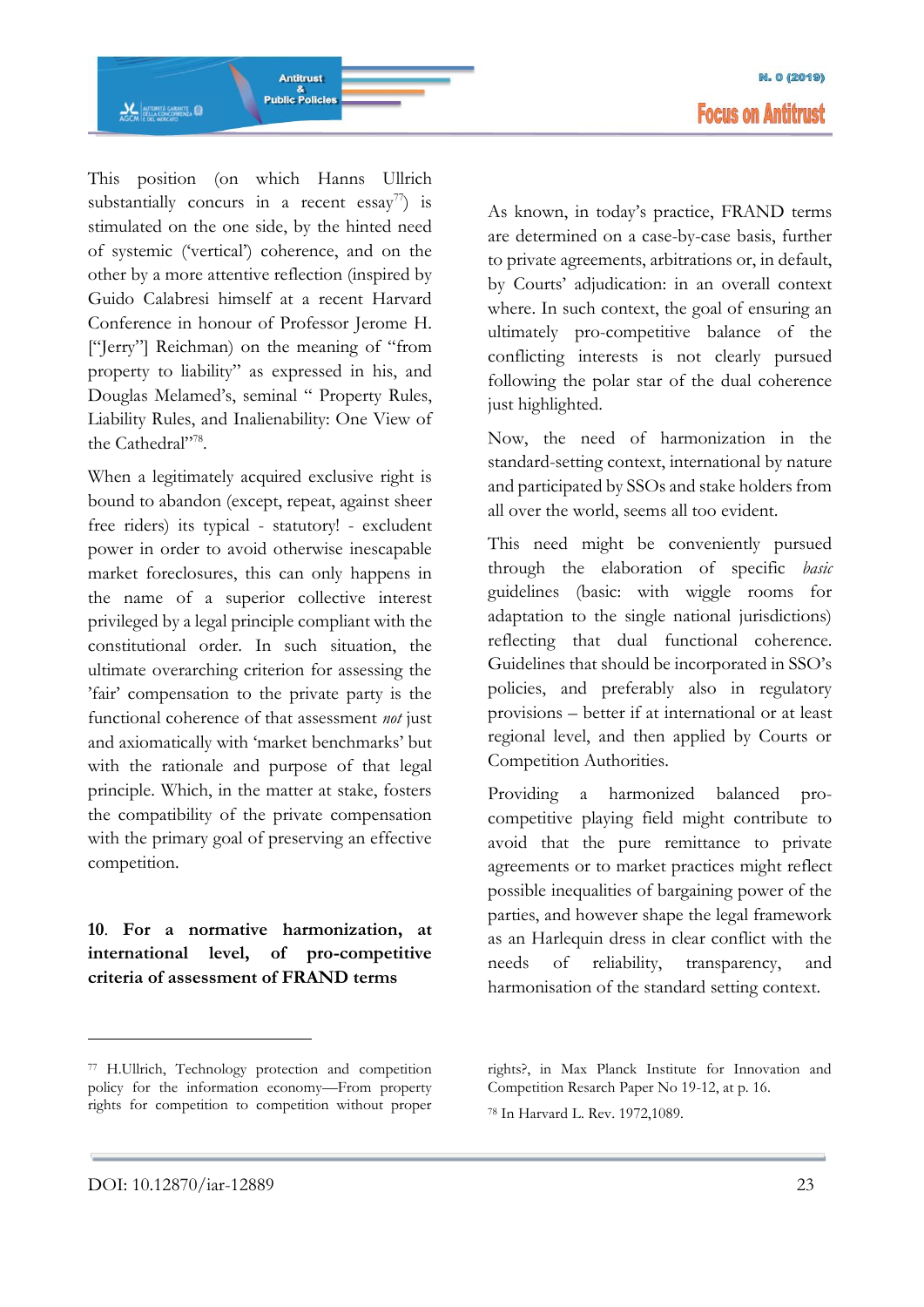Such harmonization would contribute to preempting the risk of conflicting approaches in different jurisdictions, either stemming from 'technical' reasons (given the variety and different characteristics of the SSOs), or fuelled by geopolitical divisions.

This need I have addressed – also in the light of a comparative overview of leading US and UK jurisprudence – in a recent essay co-written with a young talented scholar, Giovanni Trabucco, Ph.D candidate at Bocconi University. There we tentatively specified some ultimately procompetitive criteria for defining, even at international level, FRAND royalties. May I here refer to that essay for a detailed description of such criteria<sup>79</sup>.

# **11. Stage Three: Antitrust 'Interfering' with the IP Entitlement Itself**

Although less frequently (so far), the *acquisition*  itself – the *entitlement* of IPR – and, in particular, of patents<sup>80</sup> (or Supplementary Protection Certificates ( $SPCs$ ), $81$  has been deemed capable of constituting an abuse of a dominant position; if that acquisition occurred either in straight violation, or by astute manipulation, of the rules governing the right 'to' the IPR (and, of course, in the presence of market power conferred by, or however linked to, the entitlement). The best known case to date is *AstraZeneca*, in which an SPC had been obtained on the basis (also) of false information provided to the patent offices.<sup>82</sup>

-

investment, therefore, Complementary Protection Certificates extend the term of protection for the same period of time as that between the date of filing the patent application and the date of the first marketing authorization, with a maximum time limit of five years beyond the natural expiry of the patent. For further analysis see R. Pardolesi and G. Colangelo, 'Estensione temporale della protezione brevettuale e concorrenza: il caso dei certificati complementari', in *Corriere giuridico*, IPSOA, Milan, 2004, 533.

<sup>79</sup>E.g. precise identification of the technology acknowledged as 'essential', ex ante assessment (ante achieving the status of standard') of the value of the patent; setting limits to the so called royalt stacking', etc: for a detailed overview and discussion see Ch.10 of the book "The Interplay Between Competition Law and Intellectual Property – An International Perspective", G. Muscolo and M.Tavassi, eds., Wolters Kluwer, 2019.

<sup>80</sup> Or copyrights and/or neighbouring rights, especially in the area of 'technology copyright'. Consider, for example, illegitimate copyright claims on computer programs actually developed by mere 'language' translation from another holder's original software.

<sup>&</sup>lt;sup>81</sup> The SPC was introduced into the European patent system by Council Regulation (EEC) 1768/1992, *concerning the creation of supplementary protection certificate for medicinal products*, in O.J. of 2 July 1992, L-182, p. 1. The purpose of this mechanism is, as is well known, to ensure that the twenty-year period of exclusivity is not eroded by the time required to obtain the marketing authorization. The sale of a medicinal product, in fact, is subject to the issue of an administrative authorization by the competent Health Authority (in Italy, the Pharmaceutical Agency *–* Aifa), which must ensure that it is effective and does not endanger human health and the environment. To give the pharmaceutical patent holder an adequate return on

<sup>82</sup> CGUE, 6 Dec. 2012, case C-457/2010, *AstraZeneca Ab and AstraZeneca plc. v. Commission*. In particular, the company *AstraZeneca* had applied for and obtained in several EU countries an SPC on the active ingredient omeprazole; the length of this SPC was calculated based on the date of the initial marketing authorization, as notified by *AstraZeneca*, which, however, did not correspond to the real date. *AstraZeneca*, in fact, cunningly applying an alternative interpretation of the concept of marketing authorization (specifically, *AstraZeneca* 'believed' it was obliged to communicate not the date on which it received authorization to market its product in one of the Member States but that on which it obtained permission to set the price), gave as the MA date as 21 March 1988, when it was actually received on 15 April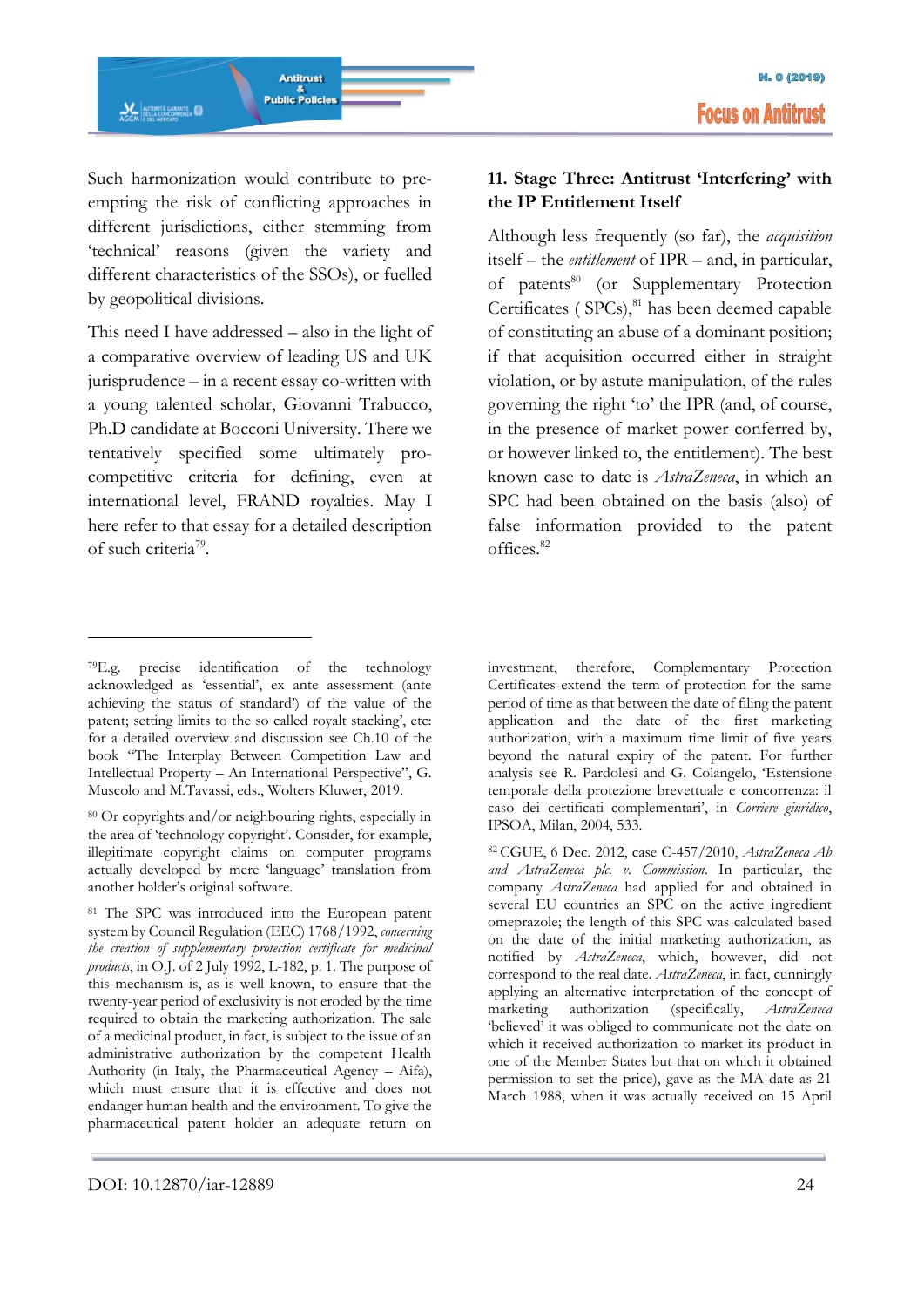

After *AstraZeneca*, another case of abusive 'entitlement' (again, of an SPC) was assessed by the Italian Competition Authority, AGCM) in the *Ratiopharm*/*Pfizer* case.<sup>83</sup> AGCM's decision was eventually confirmed by the Italian Supreme Administrative Court, Council of State. The case is more complex, and interesting than *AstraZeneca*, in that Pfizer's behaviour – basically lawful in the abstract, according to patent law – was overall assessed as an abuse of dominance. The question focused on the determination of the extent to which the dominant company could exercise the right to a delayed request of a

-

<sup>83</sup> AGCM, 11 Jan. 2012, case A431, *Ratiopharm*/*Pfizer*, prov. no. 23194, in Bulletin no. 2, 2012, cancelled by TAR (Regional Administrative Tribunal) of Lazio – sole Appeal Judge against Competition Authority – in its decision of 3 Sep. 2012, no. 7467, *Pfizer Italia s.r.l., Pfizer Health A.B., Pfizer Inc. v. AGCM*, but subsequently reconfirmed by the State Council, sentence of 12 February 2014, no. 693, *AGCM v. Pfizer Italia s.r.l., Pfizer Health Ab and Pfizer Inc.* A case similar to the Italian *Pfizer* case was brought to the attention of the European Commission by the Spanish pharmaceutical company *Almirall*. *Almirall* complained that, in order to exclude potential competitors from the market, German group *Boehringer Ingelheim* had filed a series of allegedly 'unmeritorious' (for lack of inventive step) patent applications to the European Patent Office. The case, which would surely have attracted the attention of many commentators, has been settled. See W. Hull, 'The Application of EU Competition Law in the Pharmaceutical Sector', *Journal of European Competition Law & Practice*, 2012, 473.

<sup>84</sup> The dominant position held by *Pfizer* in the market for drugs similar to prostaglandin, one of which is the active ingredient *latanoprost* (i.e. the protected substance), originated from the fact that this ingredient had established itself as the *de facto* standard of the prostaglandin market, due to its specific characteristics divisional patent on an anti-glaucoma drug, recognized as the *de facto* standard.<sup>84</sup> This delay allowed *Pfizer* to obtain (in turn, belatedly) an SPC in Italy and Spain, where it had not been requested when filing – 13 years earlier – the original patent. By this manoeuvre, Pfizer was able to extend the protection on the active ingredient by nearly two years, correspondingly delaying the entry of competitors into the Spanish and Italian markets.<sup>85</sup> To reiterate, these were all 'legal' steps, each one corresponding to faculties conferred by IP law.<sup>86</sup> But their synergy, and the occurrence of several revealing

<sup>86</sup> Cf. Council of State, *AGCM v. Pfizer*, cit.

<sup>1987,</sup> almost one year earlier! In this way, the company managed to obtain a longer SPC than it was entitled to. In US jurisprudence see the leading case *Walker Process*, in which the federal courts considered the undue acquisition of a patent subject to antitrust scrutiny (*Walker Process Equipment Co. Inc. v. Food Mach & Chemical Corp*., 382 US 172, 1965).

<sup>(</sup>i.e., the low incidence of side effects) that made it by far the most effective treatment for glaucoma.

<sup>85</sup> As pointed out by AGCM, because of the obstructionist conduct of Pfizer the actual placing on the market of generic drugs occurred with a delay of several months, causing damages not only to the manufacturers of the same, but to the entire national health system, considering the higher cost of 'branded products' compared to 'generic'. In this regard, the AGCM noted that, in most cases, the generic product is available on the market almost the day after the expiry of the patent protection (para. 101 of the decision). The effect, therefore, was the anti-competitive foreclosure that the Commission, acknowledging the objections made by upholders of the economic doctrine of the Chicago school regarding the overly formalistic approach adopted in applying art. 102 TFEU, established as the main element in assessing abusive conduct. Cf. Commission Communication entitled *Guidance on the Commission's priorities in applying Article 82 of the EC Treaty to Abusive Conduct by Dominant Undertakings*, in OJEU 24 Feb. 2009, C-45, p. 7, § 19. For further details, see G. Ghidini and E. Arezzo, 'L'assalto fallito? Riflessioni sulla rivisitazione in chiave "più economica" dell'abuso di dominanza' [The Failed Assault? Reflections on the Reinterpretation of "More Economical" Abuse of Dominance], *Mercato, Concorrenza e Regole*, 2010, 115. Cf. also A. Witt, 'The Commission's Guidance Paper on Abusive Exclusionary Conduct – More Radical Than It Appears?', *European Law Review*, 2010, 214.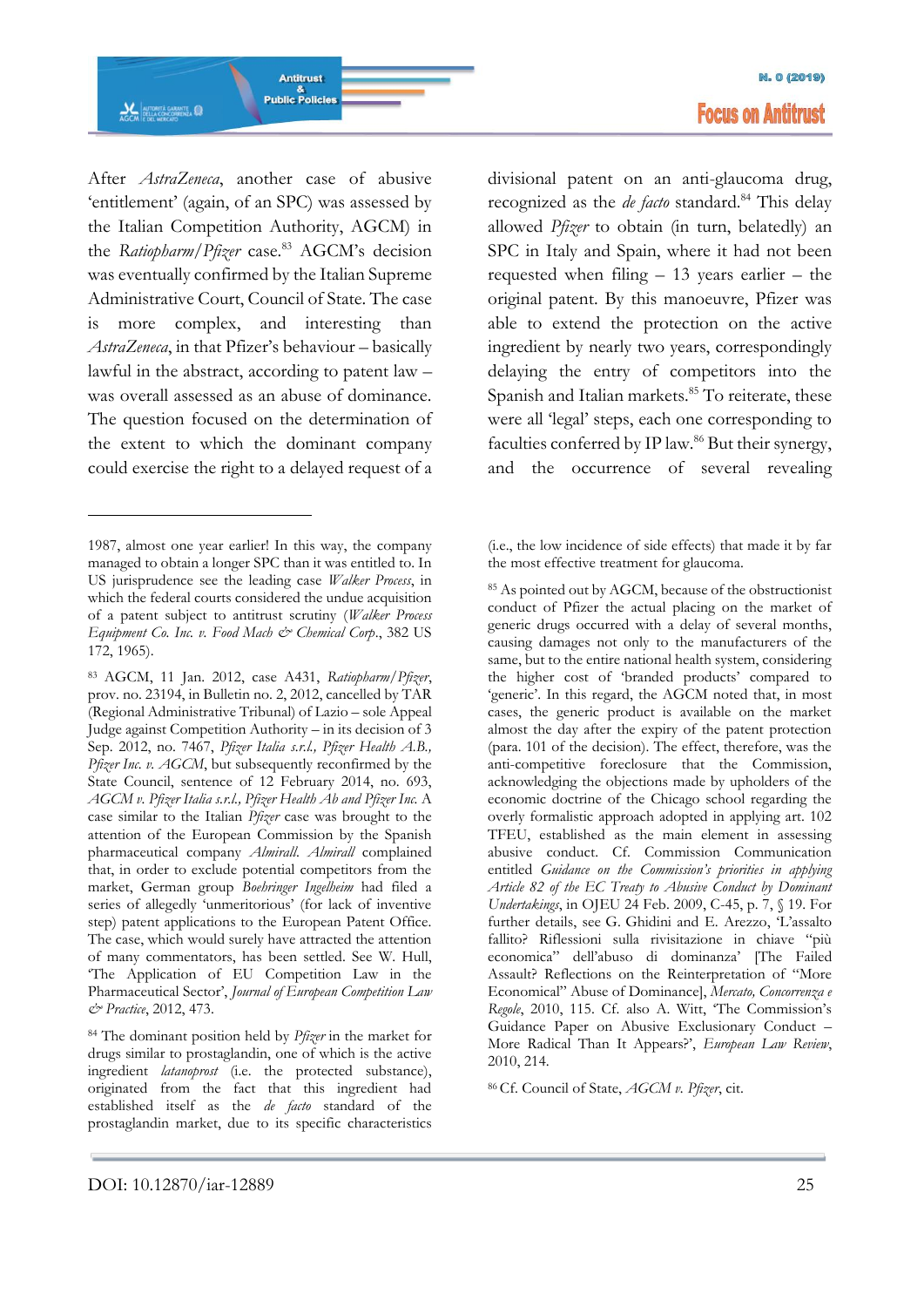circumstances, persuaded the judges that the overall manoeuvre constituted an 'abuse of right' – the right *to* the entitlement.

The attention of the judges was caught, in particular, by the absence of a convincing justification for originally omitting to request the SPC in those two countries; then, by the fact that, despite claiming a new paediatric use in requesting the divisional patent on which the SPC was based, *Pfizer* had not marketed any new product, nor any new version of the same antiglaucoma drug.<sup>87</sup>

Thus, Pfizer's behaviour was sanctioned for instrumentally using patent procedures for the

-

<sup>88</sup> Pfizer's conduct was expressly ascribed by the judges to the general category of 'abuse of rights'.

sole purpose of achieving, and achieving in fact, anti-competitive effects (hindering competition from generic companies) – in this sense abusing $88$  its dominant position. $89$  A case, thus, of tortious 'strategic patenting'.

# **12. A Note on 'Strategic Patenting'**

The term 'strategic patenting $290$  refers to a yet largely unregulated set of heterogeneous practices (often picturesquely named by economists and industrial managers), essentially aimed at strengthening the patent arsenal, and its competitively 'offensive' thrust, typically, but not exclusively, of large-sized companies.<sup>91</sup>

#### Lee (eds), *Pharmaceutical Innovation, Competition and Patent Law: A Trilateral Perspective*, Edward Elgar, 2013, 241.

<sup>91</sup> For example: the creation of a dense network of patents – a so-called *patent thicket* or *patent cluster –* concerning different formulations of a single invention, whose purpose is to create uncertainty about the scope (and, in the case of continuous deposit of secondary applications, the term) of protection; the filing of divisional applications for the same purpose; the reformulation of a pharmaceutical product (i.e. from tablets to pills), so as to prevent potential competitors from obtaining a market authorization for their own equivalent drugs by employing the abbreviated procedure allowing them to use the studies on the efficacy of the active substance carried out by the originator company. For an accurate list of the various forms of 'strategic patenting' see C. Desogus, 'Nuove frontiere tra regolazione, proprietà intellettuale e tutela della concorrenza nel settore farmaceutico: le pratiche di brevettazione strategica', *Rivista della regolazione dei mercati*, 1/2015, 59; N. Tuominen, 'Patenting Strategies of the EU Pharmaceutical Industry – Regular Business Practice or Abuse of Dominance', *World Competition*, 2012, p. 27; S. Priddis and S. Costantine, 'The Pharmaceutical Sector, Intellectual Property Rights, and Competition Law in Europe', in S. Anderman and A. Ezrachi (eds), *Intellectual Property and Competition Law: New Frontiers*, Oxford University Press, 2011; L Kjølbye, Article 82 EC as Remedy to Patent System Imperfections: Fighting Fire with Fire?', *World Competition*, 2009, 163.

<sup>87</sup> The latter element in particular seemingly constituted the key evidence of the abusive nature of Pfizer's conduct. The Council held that the evident absence of any specific dedicated investments to the alleged new paediatric use could not but indicate 'the intent to obtain the new patent solely for the purpose of bringing the expiry of the patent in line with that of the remaining European countries'. The circumstance that *Pfizer* had not marketed any new product (not even in relation only to the best dosage, on which the divisional application seemed to focus) openly contradicts the 'recovery of investment' *rationale* of patent protection and suggests that the strategy adopted was intended only to extend the term of protection on the original active ingredient.

<sup>89</sup> Needless to say, even in the absence of a dominant position, patent misuses can *per se* be enforced through the IP regime, e.g. by judicial declaration of invalidity or administrative annulment.

<sup>90</sup> See E. Arezzo, 'Strategic patenting e diritto della concorrenza: riflessioni a margine della sentenza *Ratiopharm/Pfizer*', *Giurisprudenza commerciale*, 2014, issue 2, 404, p. 420, and A. Muselli, 'La difficile riconciliazione del diritto della proprietà intellettuale e del diritto della concorrenza: note a margine dei casi AstraZeneca e Pfizer', *Concorrenza e Mercato*, 2013, 759, p. 770; H. Ullrich, *Strategic Patenting by the Pharmaceutical Industry: Towards a Concept of Abusive Practices of Protection*, in J. Drexl and N.L.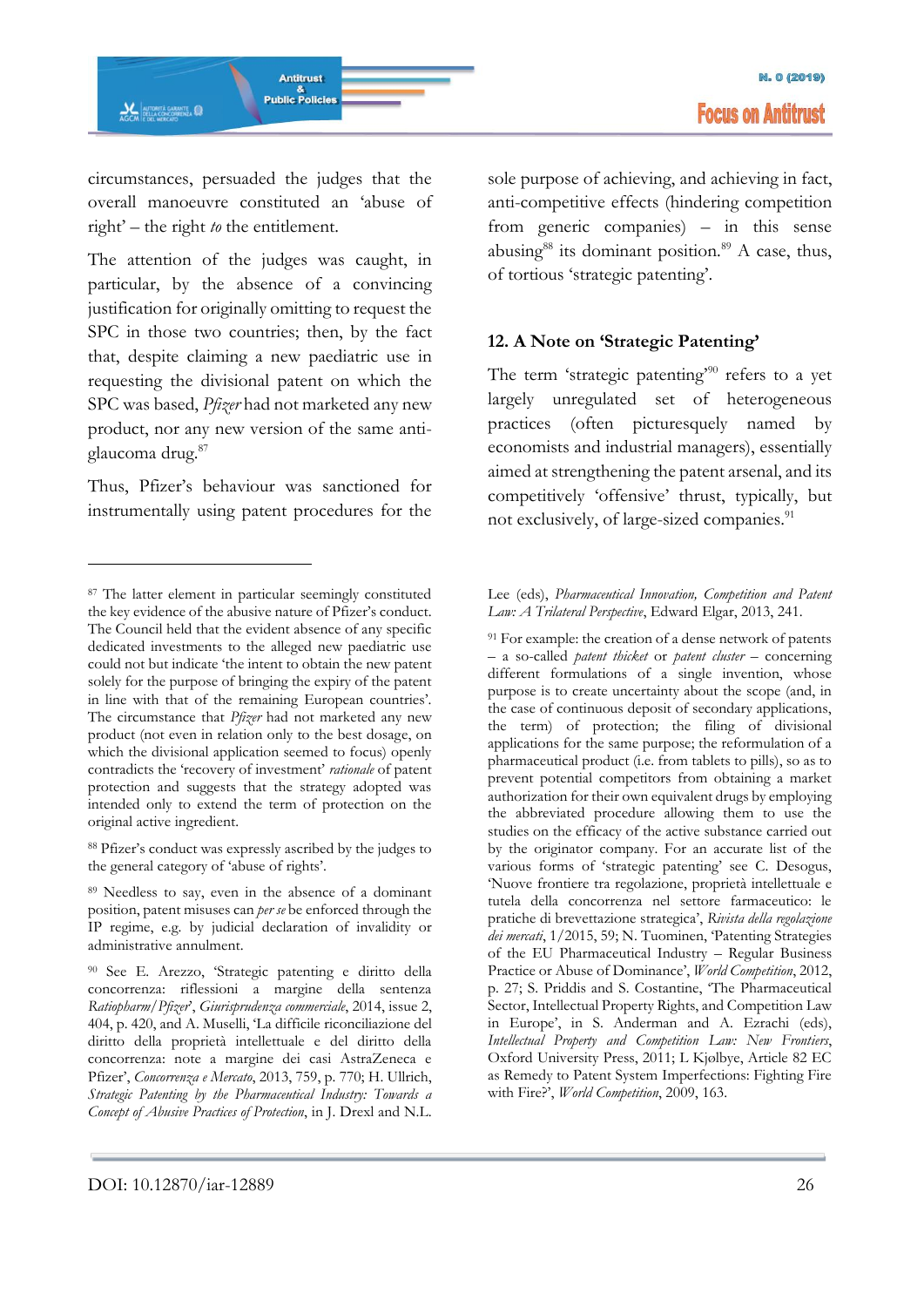From an economic perspective, these practices are essentially the result of the dual trend towards concentration, particularly intense in the pharmaceutical market, ever growing to an oligopolistic framework, and the slowing down of breakthrough innovation.<sup>92</sup> From the legal viewpoint, as these practices often make use of rights guaranteed by the IP legal regime, the fine line of the border between lawful activities and conducts that are tantamount to an 'abuse' must be cautiously sought for in the light of the specific circumstances of the specific case. To emphasize, in terms of specific *objective* circumstances: on the one hand, the subjective intention to exclude competitors is 'physiologically inseparable' from competitive struggles; on the other, such an element is no requisite for enforcing, through cease-and-desist injunctions, unfair acts of competition, i.e. competitive torts of '*lesser*' (merely interindividual) impact on competition than 'antitrust abuses'.<sup>93</sup>

Antitrust

&<br>Public Policies

**AGCM**<br>AGCM E DEL MERCATO

It is possible, and opportune to avoid any a priori *en bloc* repressive approach to 'strategic patenting', $94$  by separating the wheat from the chaff: with a good grain of salt, and an Aristotelian attention to the circumstances of each single case. And thus, for example, I would draw a distinction, with respect to cases of 'patent hoarding', between instances where the 'raked in' patents are actually intended to strengthen the efficiency and productivity of the patent holder's core business, and other cases in which the hoarding concerns patents which the enterprise does not use or plan to use, but whose possession allows it to pull the rug out from under the feet of rivals engaged in the development of substitutive technologies and, to that end block the entry of new entrants. Or, as happens with so-called PAEs (Patent Asserting Entities), to promote sham threats and litigations against small enterprises in order to 'squeeze' undue royalties to avoid financially unbearable litigation costs; or, similarly, as in Servier,<sup>95</sup> to amass large numbers of patents (some involving 'zero inventive step'), to achieve blocking effects. Following the same 'rule of reason' line, I would not across-theboard condemn 'product hopping' (e.g., changing the method of administration of a drug as the object of a new patent incorporating the same active principle) before having verified that the new proposed method is a 'cosmetic' bluff rather than an actual and albeit

<sup>92</sup> See P. Errico, 'Farmaci off-patent e diritto della concorrenza', in *Studi in memoria di Paola A.E. Frassi*, Giuffrè, 2010, p. 265; EFPIA, The European Federation of Pharmaceutical Industries and Associations, *The Pharmaceutical Industry in Figures*, Key Data, 2014, available at: https://www.phar-in.eu/wpcontent/uploads/2014/05/Figures\_2014\_Final.pdf, p. 3; *Pharmaceutical Sector Inquiry*, Final Report, cit., § 80.

<sup>&</sup>lt;sup>93</sup> In other words, on the logic and systemic plane, it would be contradictory to request evidence of 'the hostile will' in order to grant injunctions in antitrust litigations, thus involving threats of 'macro-competitive harm' (on the whole relevant market), while this element is not a requisite for enforcing unfair competition torts, bearing

just on 'micro-competitive harm', as defined by merely inter-individual conflicts (torts, hence, whose enforcement does not take into consideration the effects of behaviours on 'the market' as such).

<sup>&</sup>lt;sup>94</sup> A generalized, across-the-board repressive approach would also translate into excessive litigation costs: in this sense one can well share Locré's warning: in amending an abuse one must also weigh the risks involved in the correction (J.G. Locré, 'Théorie du code civil, Discours préliminaire', in *Commentario e compimento dei codici francesi*, I, Napoli,1840, p. 222 *et seq.*).

<sup>95</sup> European Commission, AT 39612 *Perindopril (Servier*), 9 July 2014, esp. para. 2793.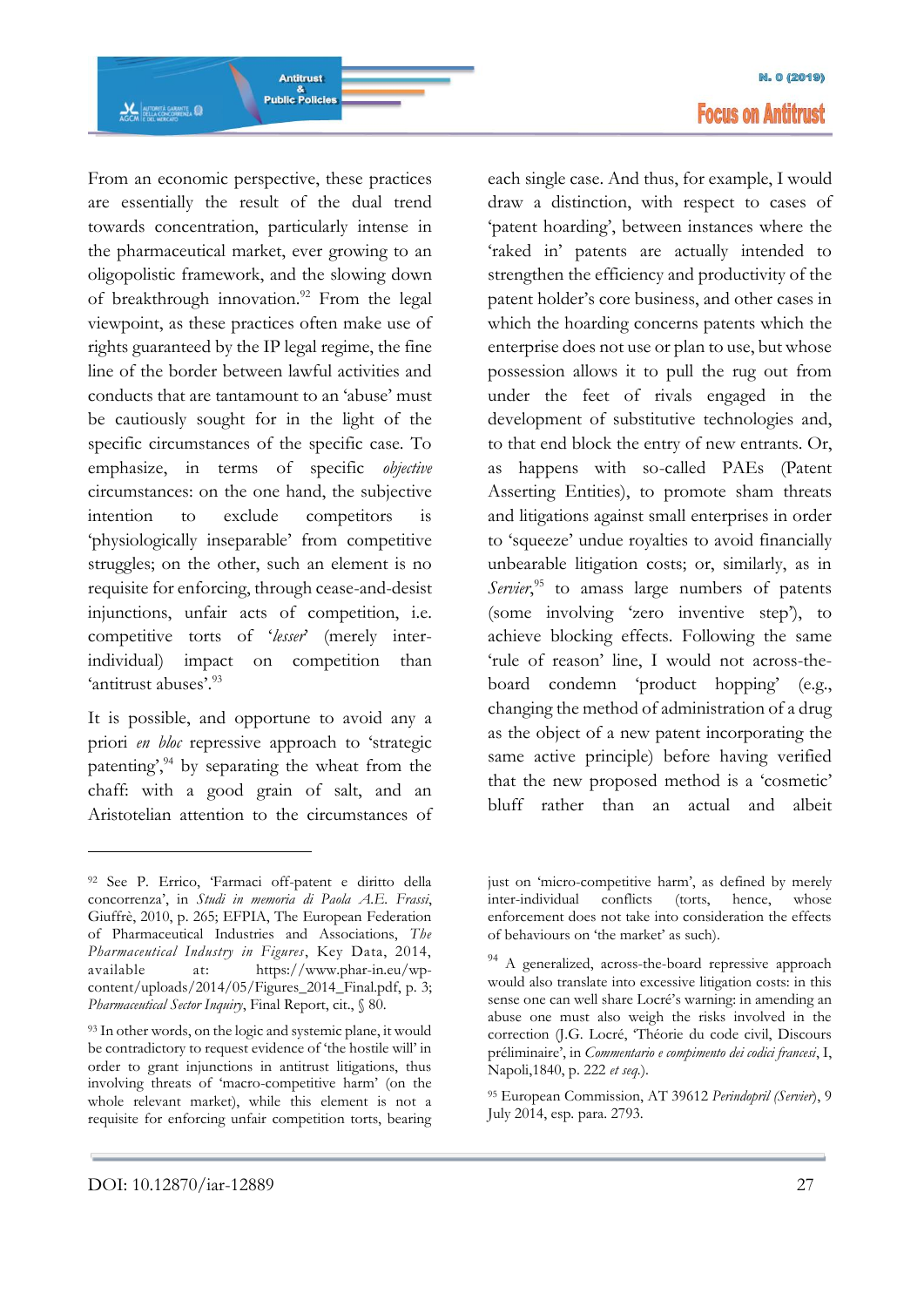'incremental' tool for increasing therapeutic effectiveness. And so on, case by case.

# **13. Conclusion. Comparing the Three Stages: 'Tortious' vs 'Regulatory' Abuses of IPRs**

It seems worth emphasizing that between the types of AT 'interference' evoked, respectively, as 'stage' one and three, and stage two, a profound difference exists, although for all of them the semantic tool box of competition law provides the term of 'abuse of dominant position'. And indeed, in the former (one and three) AT intervenes to enforce a 'primary' *per se* tortious behaviour in exercising or accessing an IPR. Here, in other words, the adjudication of an abuse of dominant position 'punishes' an intrinsically unlawful conduct, consequently zeroing the IPR holder's exclusionary power and imposing sanctions (only monetary, in Europe) – hence further paving the way to actions for compensation by damaged private parties.

On the contrary, in the situations ascribed to stage two (essential facilities, ESPs), AT 'interferes' with lawfully acquired and lawfully exercised (under IP regulation) exclusive/exclusionary rights. Here, at the root of the foreclosing effect, there is no 'primary' wrongful/tortious behaviour. AT intervenes by imposing an objective 'corrective' measure (*sub specie* of a duty to grant FRAND licences) of a situation of foreclosure objectively coming into existence not by 'demerit' or 'tort', but on the

premise of a monopolistic power acquired thanks to the top level – non-substitutable, indispensable – innovation realized by the IPR holder. The 'abuse', here, is, so to say, 'secondary', lying in the non-observance of the objective 'corrective' duty.

This highlights a sharply different type of antitrust 'interference' indeed, where the imposition of the 'corrective' duty is accompanied by the assertion of a right to a fair compensation of the IPR holder – a right obviously inconceivable in the situations of 'primary' abuses, as evoked in stages one and three. (In this context, see also the significant Commission's decision, in *Motorola*, *not to impose any sanction* for the original refusal to license.)

Thus, in substance, the 'interference' of stage two is 'regulatory', that of stages one and three is 'adjudicatory'.

Now, of course, terminology is not of the essence, nor even the consciousness of the distinction – an Authority or Court can well make regulation just as Molière's M. Jourdain made prose. The distinction, though, is possibly relevant vis-à-vis the inclusion/'attraction' of the exploitation of legitimately acquired and statutorily exercised IPRs (including in the contractual disposition thereof, hence, also, the freedom to appoint and choose possible licensees) within the perimeter of the constitutionally ranking 'right to do business' (art. 16 CFREU), i.e. freedom of enterprise. $96$ Undisputedly indeed, the immaterial assets protected by IPRs are relevant

<sup>96</sup> Let alone their intrinsic status of human rights – in so far as they are held and exercised by *individual* authors and inventors, not by firms (P.K. Yu, 'Challenge to the Development of a Human Rights Framework for

Intellectual Property', in P. Tporremans (ed.) 'Intellctual Property and Human Rights:Enhanced Edition of Copyright and Human Rights' Kluwer Law, 2008, at 77.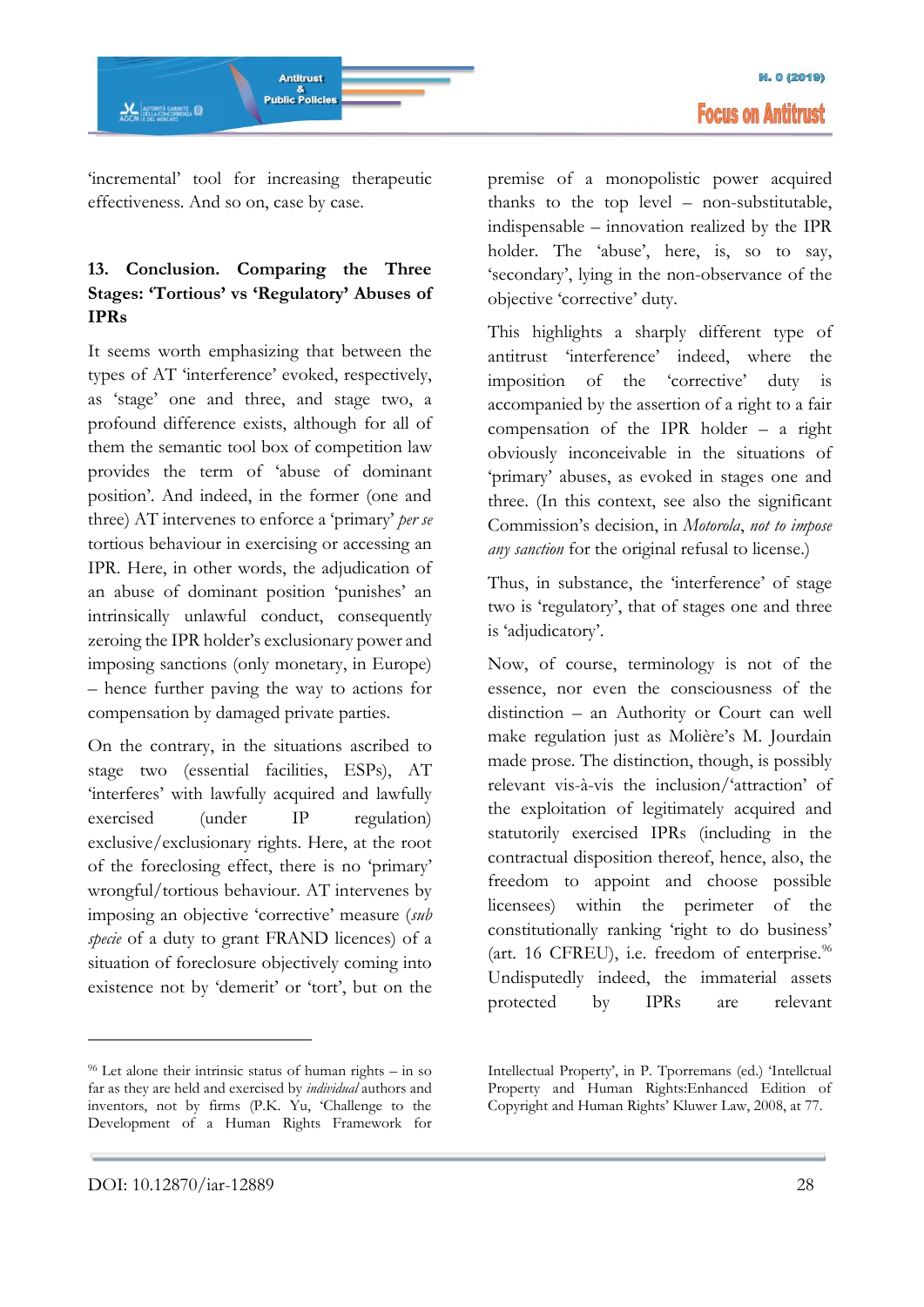tools/instruments utilized by entrepreneurs in the organization and functioning of their undertaking.

My concern in emphasizing this distinction rests on the worry that the imposition of objective limits on the exercise of economic rights of constitutional rank be designed, in its basic tenets, through an open democratic law-making process, rather than mainly entrusted to often shifting trends and moods – not rarely driven by contingent political influence – of judiciary Courts and/or administrative authorities. (The US experience well witnesses about this risk.<sup>97</sup> Much less, true, the European one. So far.

### **REFERENCES**

R. Hilty, 'The Role of Patent Quality in Europe', in J. Drexl, R. M. Hilty, L. Boy, C. Godt and B. Remiche (eds), Technology and Competition: Contributions in Honour of Hans Ullrich, Larcier, 2009.

G. Colangelo, 'Mercato e cooperazione tecnologica: i contratti di patent pooling', Quaderni di AIDA, No. 18, Giuffrè, 2008.

E. M. Fox, Chairman Miller, 'The Federal Trade Commission, Economics and Rashomon', Law and Contemporary Problems, 1987.

H. Hovenkamp, M. Janis, and M. Lemley, IP and Antitrust: An Analysis of Antitrust Principles Applied to Intellectual Property Law (vol. 1), Aspen Law & Business Publishers, 2002.

S. Anderman and A. Ezrachi (eds), Intellectual Property and Competition Law, Oxford University Press, 2011.

R. Dreyfuss, D. L. Zimmerman, and H. First (eds), Expanding the Boundaries of Intellectual Property, Oxford University Press, 2001.

G. Colangelo, 'Il mercato dell'innovazione: brevetti, standards e antitrust', Quaderni di Giurisprudenza Commerciale, Giuffrè, 2016.

S. D. Anderman, EC Competition Law and Intellectual Property Rights: The Regulation of Innovation, Oxford University Press 2000.

T. Kaseberg, Intellectual Property, Antitrust and Cumulative Innovation in the EU and the US, Hart Publishing, 2012.

C. Shapiro and M. L. Katz, 'Antitrust in Software Markets', in J. A. Eisenach and T. M. Lenard (eds), Competition, Innovation and the

<sup>97</sup> See here the witty enlightening essay by Eleanor Fox, 'Chairman Miller, the Federal Trade Commission, Economics, and *Rashomon*', *Law and Contemporary Problems*, 1987, 33.